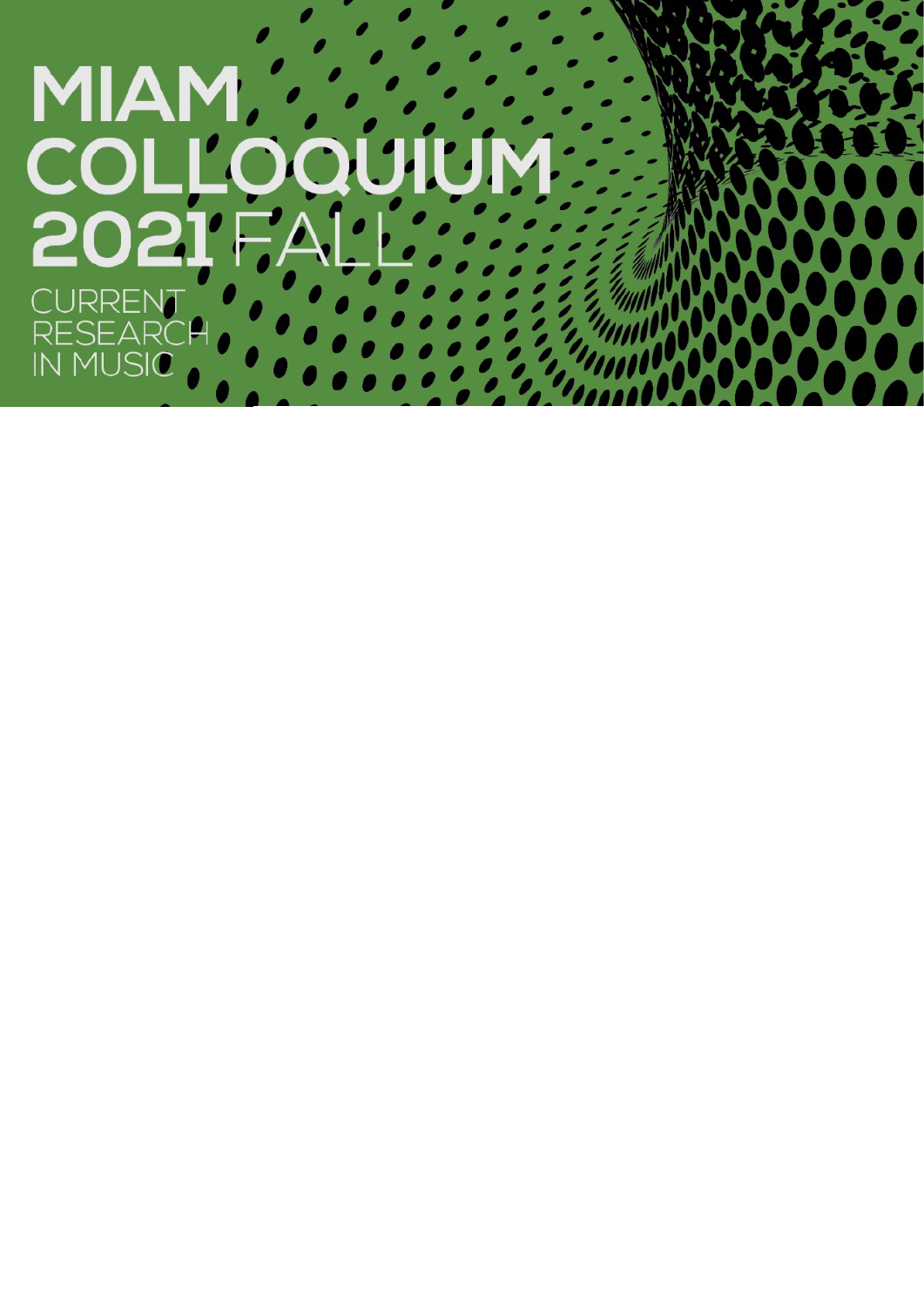# **MİAM COLLOQUIUM FALL 2021**

January 24-25, 2022 Conducted online using Zoom

# **Organizing Committee**

Yelda Özgen Öztürk E. Şirin Özgün Tanır Robert O. Beahrs

Welcome to MIAM's fourth online colloquium! This event is a way for us to gather as a community and share work that was created during the fall 2021 semester. All sessions will take place over Zoom and are open to MIAM faculty and students. One faculty moderator will host each Zoom session and be in charge of managing the time for the session and coordinating the discussion along with the other faculty respondent. **Please use Zoom links provided for each day and join a few minutes before the specified start time.** Presenters should be prepared to share their work from their own computer connections. Audience members, please remember to join or leave the sessions respectfully and mute your microphones when presentations are in progress. Please signal to the moderator or send a chat message in order to ask a question during the discussion. We appreciate your patience as we deal with the inevitable technical issues that may arise during this online event.

> Monday, January 24th **ZOOM SESSION - [DAY 1 \(click here to join\)](https://itu-edu-tr.zoom.us/j/97506577471?pwd=RGYvUFFEK0haZWdCMnc4c1lObkxZUT09)**

> Tuesday, January 25th **ZOOM SESSION - [DAY 2 \(click here to join\)](https://itu-edu-tr.zoom.us/j/93091187876?pwd=UTFiUTZmMFYxRE80Wmx5MGpPeDhyZz09)**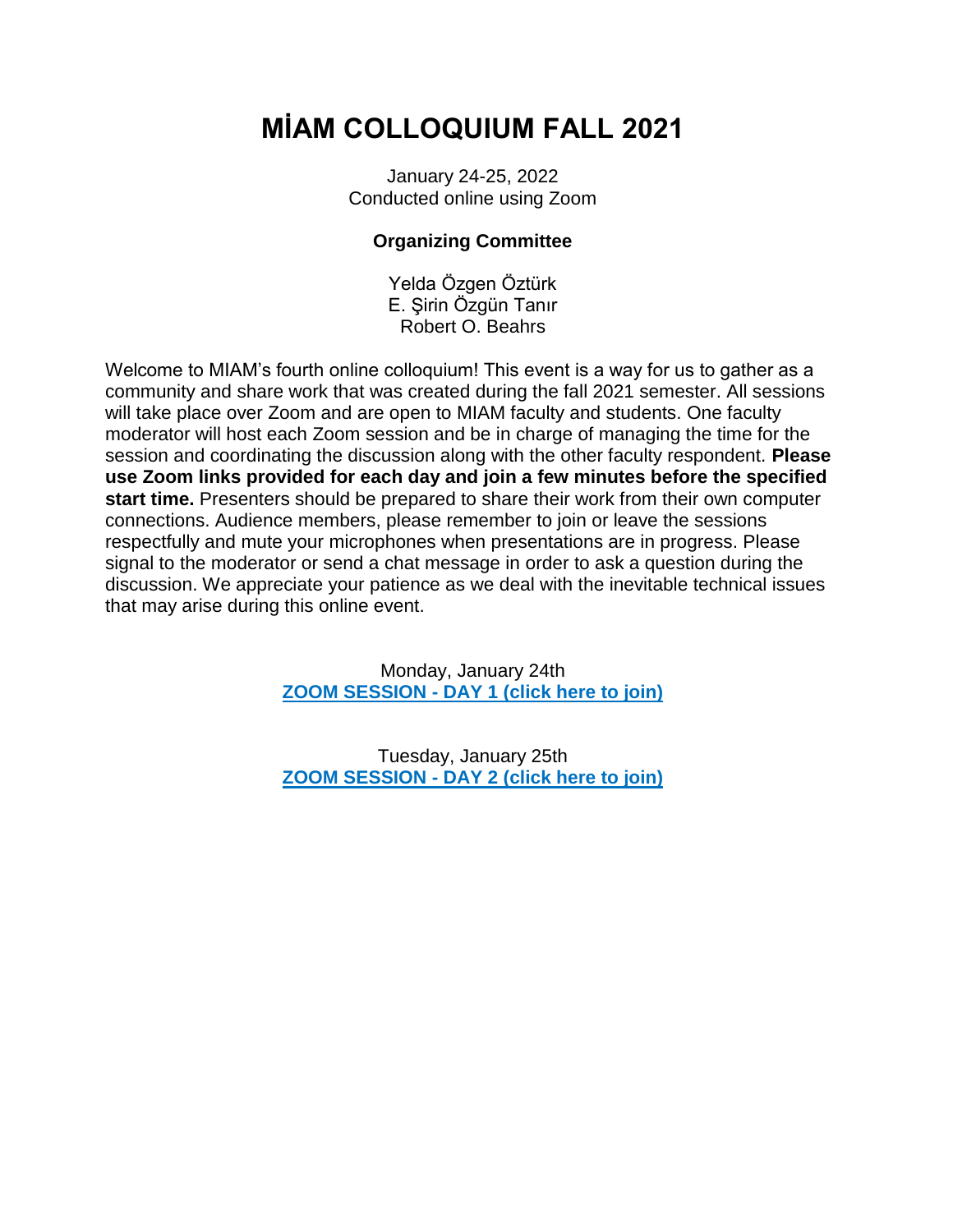## **PROGRAM**

**Monday, January 24th ZOOM SESSION - [DAY 1 \(click here to join\)](https://itu-edu-tr.zoom.us/j/97506577471?pwd=RGYvUFFEK0haZWdCMnc4c1lObkxZUT09)**

| 8:45           | Presenters and respondents for the first session, please log in.                              |
|----------------|-----------------------------------------------------------------------------------------------|
| 9:00-10:30     | <b>Film Music and Sound Design</b>                                                            |
| Alper Arslan   | Perspective as an Audiovisual Concept: Film Sound Analysis in<br>Contemporary Hollywood Films |
| Orhun Barış    | The Evolution of Iconic Sound Design Elements: Star Wars Case<br>Study                        |
| Ayşe Yörükoğlu | The Sonic Journey of The Hero/ine                                                             |
|                | Respondents: Taylan Özdemir (moderator), Robert O. Beahrs                                     |

## **10:30-10:45 Break**

| 10:30              | Presenters and respondents for the next session, please log in.                                    |
|--------------------|----------------------------------------------------------------------------------------------------|
| 10:45-12:15        | <b>Sociomusical Studies</b>                                                                        |
| Nikos Papageorgiou | The Rum Orthodox Church Music inside the Patriarchal Church<br>of Saint George at Phanar, Istanbul |
| H. Miray Eslek     | A Field Study on Music, Culture, and Language in Sephardic<br>Folk Songs                           |
| Bardia Hafizi      | Modernity and Iran: A historical narrative of rhythm in early 20th<br>century music                |

*Respondents*: Robert O. Beahrs (moderator), Jane Harrison

# **12:15 Lunch Break**

**12:45** Presenters and respondents for the next session, please log in.

## **13:00-14:30 Computational Approaches**

Ilgın İçözü A Practice of Object-Oriented Audio Programming Languages as Scores for Electronics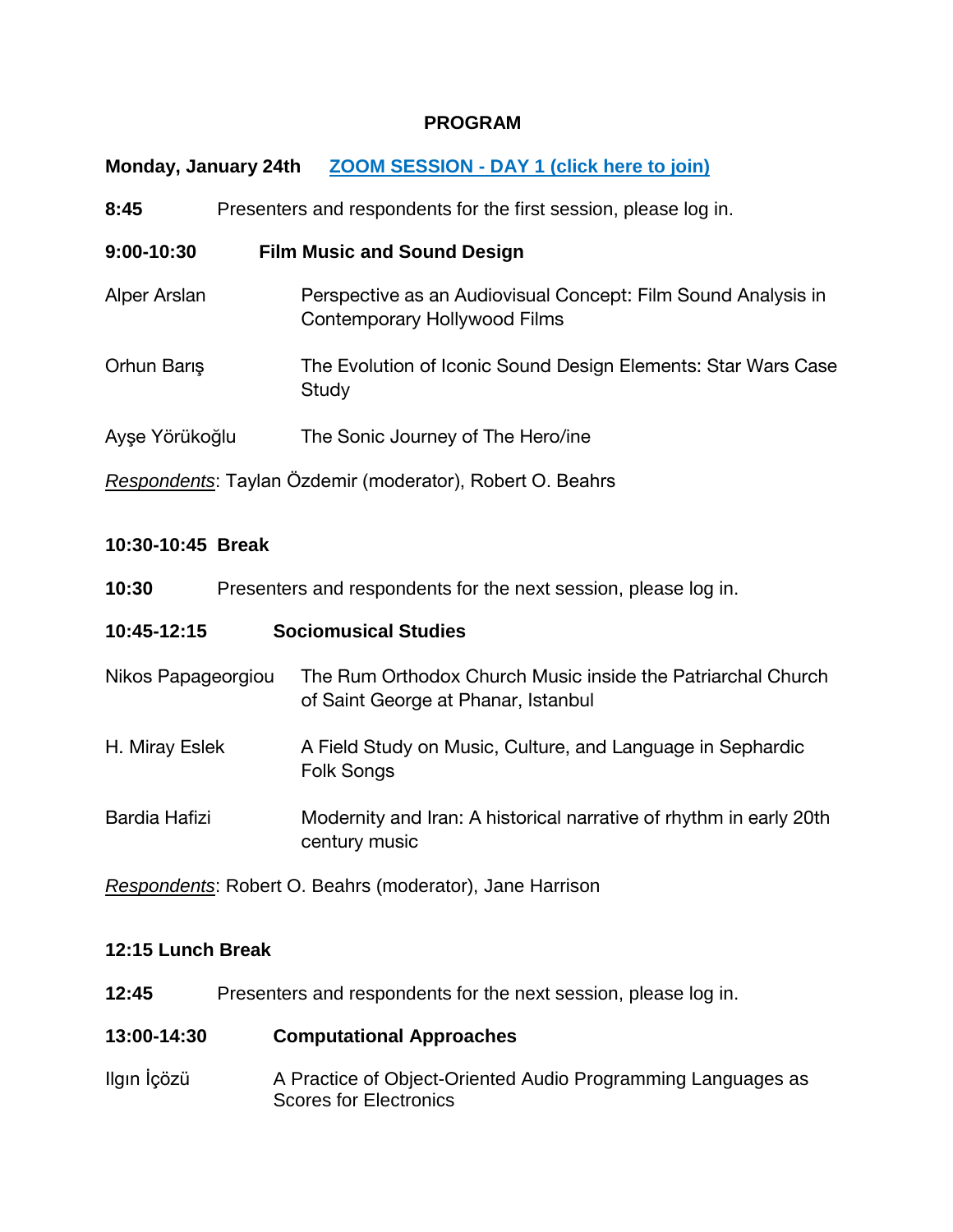| Yavuz Buruk    | Generative Models Used in Artificial Intelligence to Create Music:<br>WaveGAN, MuseGAN and MusicVAE |
|----------------|-----------------------------------------------------------------------------------------------------|
| Kerem Altaylar | Digital Augmentation of Tone System Theories: A Potential<br>Enhancement, or A Musical Illusion?    |

*Respondents*: Konstantinos Vasilakos (moderator), Gökhan Deneç

# **14:30-14:45 Break**

| 14:30                  | Presenters and respondents for the next session, please log in.                                                                    |  |  |
|------------------------|------------------------------------------------------------------------------------------------------------------------------------|--|--|
| 14:45-16:15            | <b>Rethinking Interaction</b>                                                                                                      |  |  |
| <b>Robert McDonald</b> | The Piano in Central Asian Music: Indigenous Stories Told<br>with a Global Instrument                                              |  |  |
| Ege Ülgen              | The use of local music elements of Turkey in Jazz Music: The<br>Case Study of the album "JazzArk" by Baki Duyarlar                 |  |  |
| Sinay Mollamustafaoğlu | Investigation of the Factors Involved in Improving Musical<br>Expression via Interactive Communication in SATB<br><b>Ensembles</b> |  |  |

*Respondents*: Jane Harrison (moderator), Jerfi Aji

# **16:15-16:30 Break**

| 16:15         | Presenters and respondents for the next session, please log in.                            |  |  |
|---------------|--------------------------------------------------------------------------------------------|--|--|
| 16:30-18:00   | <b>Sounding in Relation</b>                                                                |  |  |
| Mert Alperten | Removing Environmental Factors of a Recording with Impulse<br>Response Technique           |  |  |
| Berk Ilkıç    | How Car Engine Sounds in Forza Horizon 5 Affects Player's<br>Driving Behaviour in the Game |  |  |
| Mert Soykan   | <b>Representation in Music</b>                                                             |  |  |
|               | Respondents: Manolis Ekmektsoglou (moderator), Can Karadoğan                               |  |  |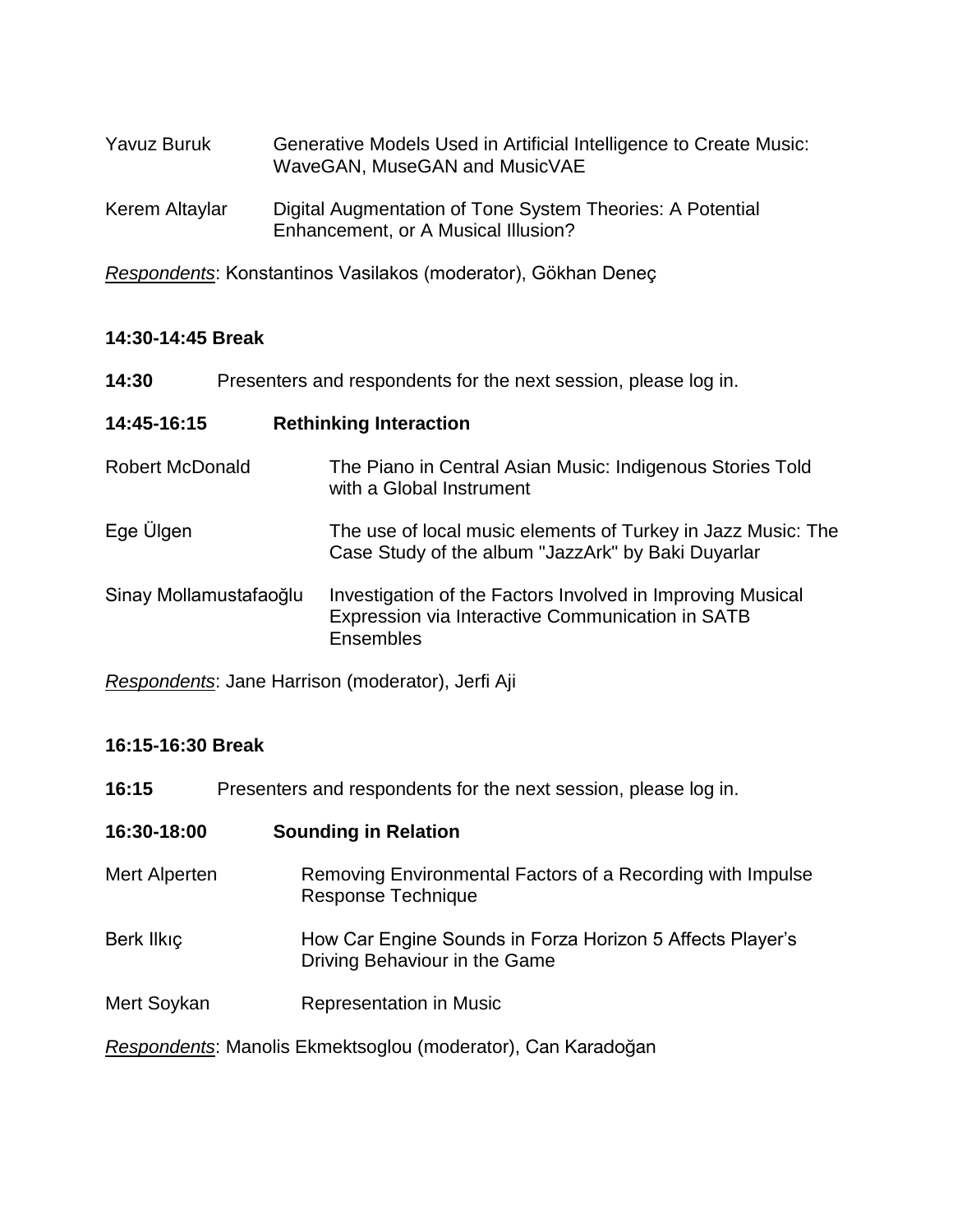# **Tuesday, January 25th ZOOM SESSION - [DAY 2 \(click here to join\)](https://itu-edu-tr.zoom.us/j/93091187876?pwd=UTFiUTZmMFYxRE80Wmx5MGpPeDhyZz09)**

**8:45** Presenters and respondents for the next session, please log in.

## **9:00-10:30 New Perspectives in Music Research: Part A**

- I. Digital Humanities Tools and Areas of Usage in Social Science Baran Çakır, İrem Hayrioğlu, Ataberk Fatih Genç, Ilgar Gökhan, H. Miray Eslek
- II. Open Access Resources in Music Research Cansu Ülker, Dirun Ergin, Günseli Naz Ferel, Nikos Papageorgiou, Yazan Nusaibah
- III. Digital and Graphic Tools Ayça Akkın, Ezgi Durak, Kerem Duru, Çoruh Şimşek, İdil Yentür

*Respondents*: Paul Whitehead (moderator), Robert O. Beahrs

## **10:30-10:45 Break**

| 10:30 | Presenters and respondents for the next session, please log in. |  |  |
|-------|-----------------------------------------------------------------|--|--|
|       |                                                                 |  |  |

| 10:45-12:15                                                    |  | <b>Critical Organology</b>                             |
|----------------------------------------------------------------|--|--------------------------------------------------------|
| Ruşen Can Acet                                                 |  | Hybrid Crafting for Lutherie: 3D Printing Applications |
| Nazlı Başak Başak                                              |  | <b>Extended Violin Techniques</b>                      |
| Behzat Cem Günenç                                              |  | "Raffi Arslanyan" (Video Documentary)                  |
| Respondents: Tolgahan Çoğulu (moderator), Manolis Ekmektsoglou |  |                                                        |

## **12:15 Lunch Break**

**12:45** Presenters and respondents for the next session, please log in.

## **13:00-14:30 New Perspectives in Music Research: Part B**

- IV. Sound Recording Archives Mert Bozdemir, Sevil Doğan, Bekir Yılmaz, Berkay Köksal
- V. Using Social Media as Research Data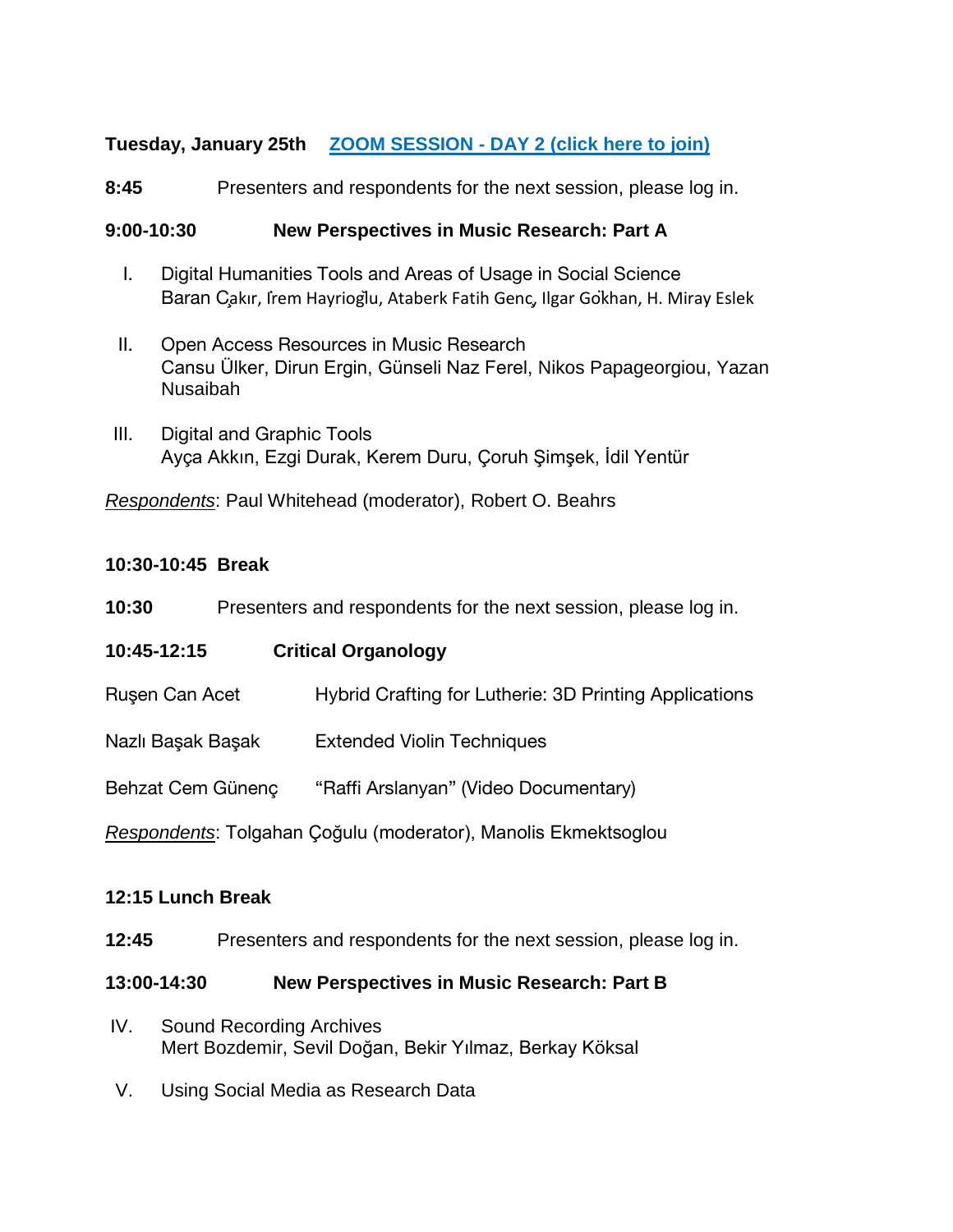Efe Aslan, Fatma Gamze Kiremitçi, Gonca Feride Varol, Senay Yılmaz, Yaşar Ersin Çalkılıç

VI. Visualization Tools for Musical Sound and Experience Fatih Açıkgöz, Tuğçe Albayrak, Meriç Çetin Öztürk, Batu Certel, Koray Soylu, Furkan Temel

*Respondents*: Yelda Özgen Öztürk (moderator), Konstantinos Vasilakos

## **14:30-14:45 Break**

| 14:30              | Presenters and respondents for the next session, please log in.                                                                         |
|--------------------|-----------------------------------------------------------------------------------------------------------------------------------------|
| 14:45-16:15        | <b>Music and the Marketplace</b>                                                                                                        |
| Emre Çakar         | The Role of Mastering Services in Democratizing the Music<br>Industry                                                                   |
| <b>Bilge Günay</b> | A Comparative Study on Market-Centric Payment System (Pro<br>Rata) and User-Centric Payment System (UCPS) Distribution<br><b>Models</b> |
| Gonca Feride Varol | The Usage and Effects of Social Media on Neo Shamanic<br>Ceremonies                                                                     |

*Respondents*: Hakan Kurşun (moderator), Paul Whitehead

# **16:15-16:30 Break**

| 16:15 |  | Presenters and respondents for the next session, please log in. |
|-------|--|-----------------------------------------------------------------|
|-------|--|-----------------------------------------------------------------|

| 16:30-18:00                                       | <b>Place-Based Musicking</b>                                    |  |
|---------------------------------------------------|-----------------------------------------------------------------|--|
| Danny Fratina                                     | "Bb, in Isolation": Authentic Music-Making Despite the Pandemic |  |
| Gabriel Meidinger                                 | Kadiköy Sessions: An Artistic Community Project in Kadiköy      |  |
| Metehan Köktürk                                   | "Playing on the Edge"                                           |  |
| Respondents: Jerfi Aji (moderator), Amy Salsgiver |                                                                 |  |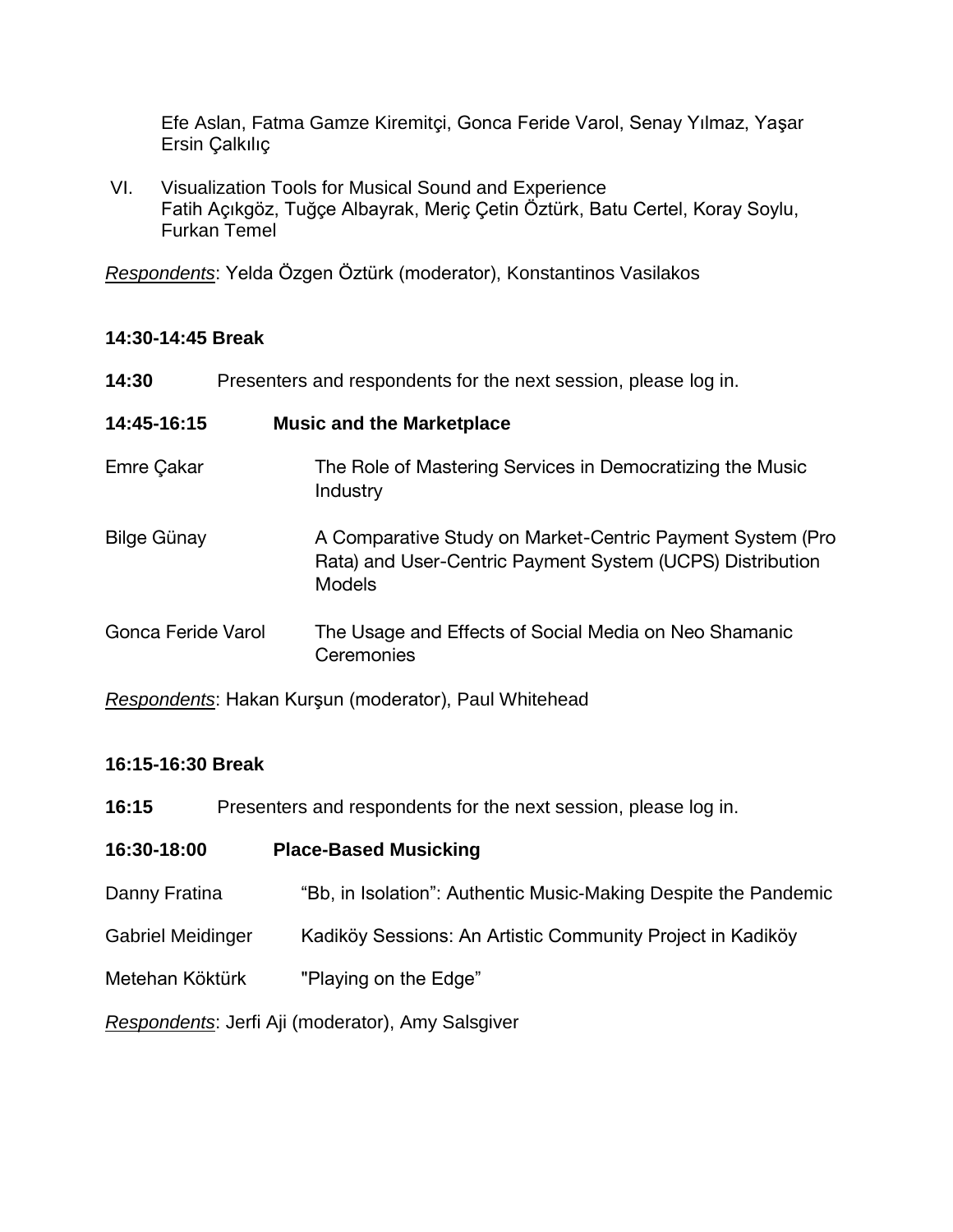# **ABSTRACTS**

## **Hybrid Crafting for Lutherie: 3D Printing Applications Ruşen Can Acet**

Lutherie is the art of making musical instruments. Today's maker culture evaluates the musical instrument-making traditions. New tools and techniques give some opportunities to luthiers. With the technological development of power tools, instrument makers began to use compact and more sensitive tools by combining them with conventional equipment. This saves time and improves the work quality for sure.

Additive manufacturing is also called 3D printing and has wide usage in the industry. Besides its massive professional usage, it is a practical tool in maker spaces and schools' laboratories. 3D printing is a new tool for musical instrument workshops. It is very useful to create jigs, templates, spare parts, and even some instrument parts or whole instruments as well.

In this study, 3D printing will be discussed with some hands-on practices in the lutherie environment. The design and manufacturing process of some jigs made for kabak kemane and kamancha making will be shown. The improvements that have been achieved will be discussed. In addition to that, a recently built instrument, Lego Microtonal Guitar, will be introduced in terms of the making process by using 3D printing technology.

#### **Removing Environmental Factors of a Recording with Impulse Response Technique Mert Alperten**

The introduction of the first commercial digital audio workstation in the '90s has changed the recording focus from large scale studios to more digital-based approaches. One by one all the unique aspects of a recording studio has lost their importance to a degree, examples can be noted as reverberation chambers, editing tools, mixers, hardware tools (e.g. compressors, limiters, preamps etc.), amps, room acoustics can all be simulated in plug-in form for the use of a wider demography. There is an increasing demand for the improved modeling and emulation of the hardware setup as mixing in your room is now being the preferred method for recording. The recording environment is one of the biggest contemporary problems of this era of the rising trend in home recordings. Problems like bad room reflections, bad room mods, bad microphones, cheap preamps and interfaces are all included in this so-called "bad recording environment" of the imagined home recording artist. Buying good microphones, preamps, and treating a room to improve your recording environment are all expensive solutions, hence this study seeks an alternative solution with a reverse impulse response technique**.** The impulse response technique is widely used on DI signals of guitars to simulate amps and microphones, because DI signals are recorded without any environmental interference, it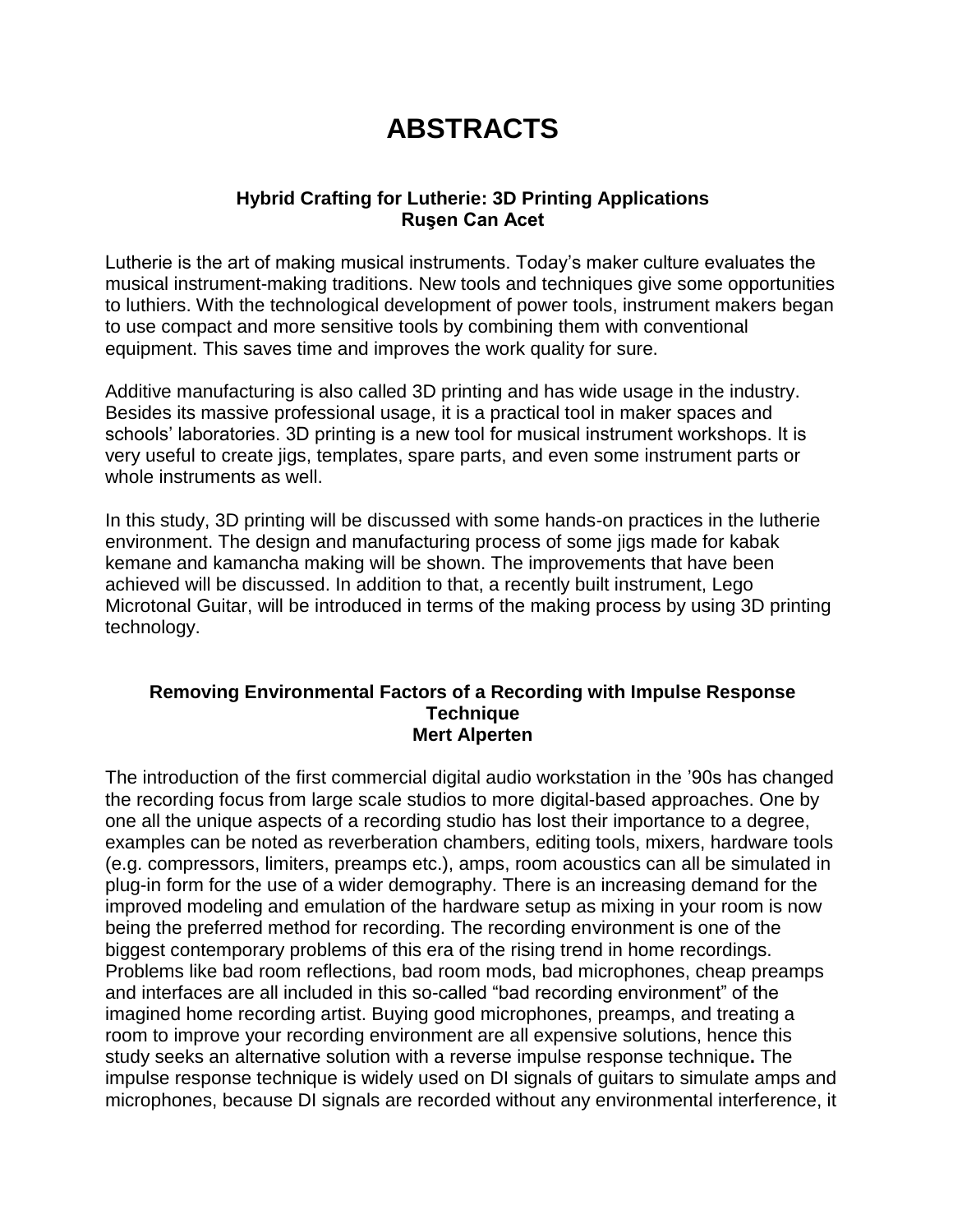is easy to dress them into a recording environment. If there would be a way to record an acoustic sound source without its environment as a "dry signal"; using impulse response techniques on these recordings for changing their environment would be very easy in theory. The aim of this study is to use a reverse impulse response technique to remove a recording from its environment to attain this so-called "dry signal" so that it would be susceptible to be processed into a better recording environment.

**Keywords:** Convolution, Impulse response, Sine sweep, Recording environment.

### **Digital Augmentation of Tone System Theories: A Potential Enhancement, or A Musical Illusion? Kerem Altaylar**

The study of the mathematical properties of sound and understanding them in the context of music have a long history going back nearly two and a half millennia. There have been many systems, formulations, theories, and approaches to this subject by many scholars and artists. Two of the current studies to comprehensively cover this discipline are *Mathematical-Physical Properties of Musical Tone Systems* by Bruno J. Gruber (2005) and *The Mathematical Theory of Tone Systems* by Jan Haluska (2003). Many pedestal formulations trying to explain the musical systems and mathematical representations of sound are included in these works with an effort to cover interdisciplinary uncertainties and dilemmas mostly from euro-genetic perspectives. This presentation focuses on the transformation of some of the formulas into computer algorithms and augmenting the usage of them with programming concepts such as realtime manipulation, iteration, and conditionality. The main question of these transformations is how digital augmentation of these systems can enhance the method, environment and mentality of musical concepts such as composition, improvisation, ensemble, performance and many more, both practically and theoretically.

This presentation is a part of a potentially more general research in which the examples are not only from tone systems, but also from various musical concepts. These digital transformations will be evaluated by musicians and audiences to gather data regarding their reliability to the concepts and potential to create purely digitized musical systems, environments and network systems. This study will be designed in the form of a survey or in a different data gathering method. Besides the evaluation of the data from the surveys by human recognition, there will be a special emphasis to include machine learning models such as regression models or neural networks to process the gathered data and find potential usages of them to enrich and empower the digitized musical concepts.

**Keywords:** Tone systems, Musical algorithms, Interval calculation, Dissonance functions, Multi-agent systems, Creative coding.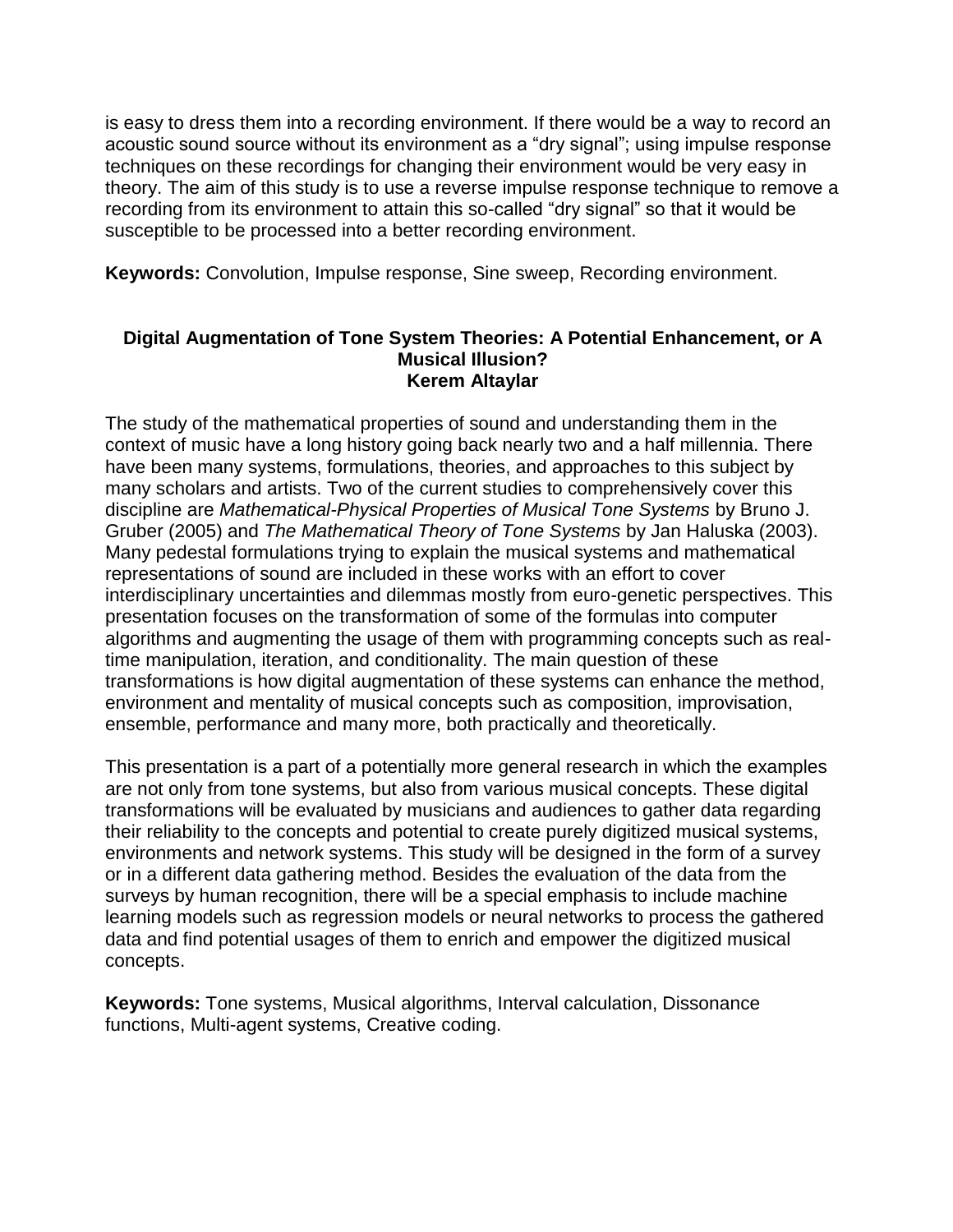#### **Perspective as an Audiovisual Concept: Film Sound Analysis in Contemporary Hollywood Films Alper Arslan**

The relative lack of attention to sound in film studies is a well-known phenomenon. Sound has long been a neglected subject in film studies. However, the sound constructs the space, time, and context of the filmic reality. This research aims to provide an analytical tool to analyze films in terms of audition which is one of the most undervalued concepts of Michel Chion. Chion derived this concept from the cinematic point of view and made a sonic twist to the concept of perspective to consider how the spectator is positioned through what is seen on the screen and what is heard from the speakers. This article looks at Chion's conceptual framework for contemporary Hollywood films to discuss the role of sound in constructing the perspective in cinema in terms of the timbral and spatial characteristics of the film soundtrack. The empirical starting point for the analysis is a study of Academy Award-winning films for the best sound editing and best sound mixing in the last ten years. The method can be described as the mixture of traditional film analysis as well as spatial and timbral visualizers of sound, analyzing how point of view is constructed through unique combinations of sound and image. This paper will analyze the cinematic point of view as an audiovisual concept that should be analyzed not only with the images but also within the audio-visual structure.

**Keywords**: Film sound, Point of audition, Point of view, Spatialization, Sonic perspective, Audiovisual contract.

# **The Evolution of Iconic Sound Design Elements: Star Wars Case Study Orhun Barış**

Star Wars is considered to be one of the biggest if not the biggest fantasy franchise in pop culture. One of the most striking aspects of the movies that helped with this was the exceptional sound design. From the clash of lightsabers to Darth Vader's breathing, many sounds from the original trilogy have become classics. Over the years, many technological advancements have been made in the field of filmmaking and therefore in the field of sound design. One example would be the ever-growing capabilities of digital tools and audio workstations. This gives birth to the question of how the sounds from Star Wars, which are now considered highly iconic, survived the years. This research examines the evolution of a certain sound design element from Star Wars movies and tvseries (1977 to 2020). By doing so, I aim to shed light on how an iconic sound from a franchise that is long-established, such as Star Wars, can undergo years later and how an audience reacts to it. The main method is to select a sound element and extract audio samples of it from the audiovisual works in the given period. Two factors contribute to the selection process. The chosen sound element needs to be considered iconic and it needs to be isolated enough to be extracted from the scenes. Next, comparisons between the two versions are made to spot differences. Then what follows is a listening experiment that exposes the findings to an audience that consist of fans of the franchise to measure their perception with the use of surveys. At this point, it is important to state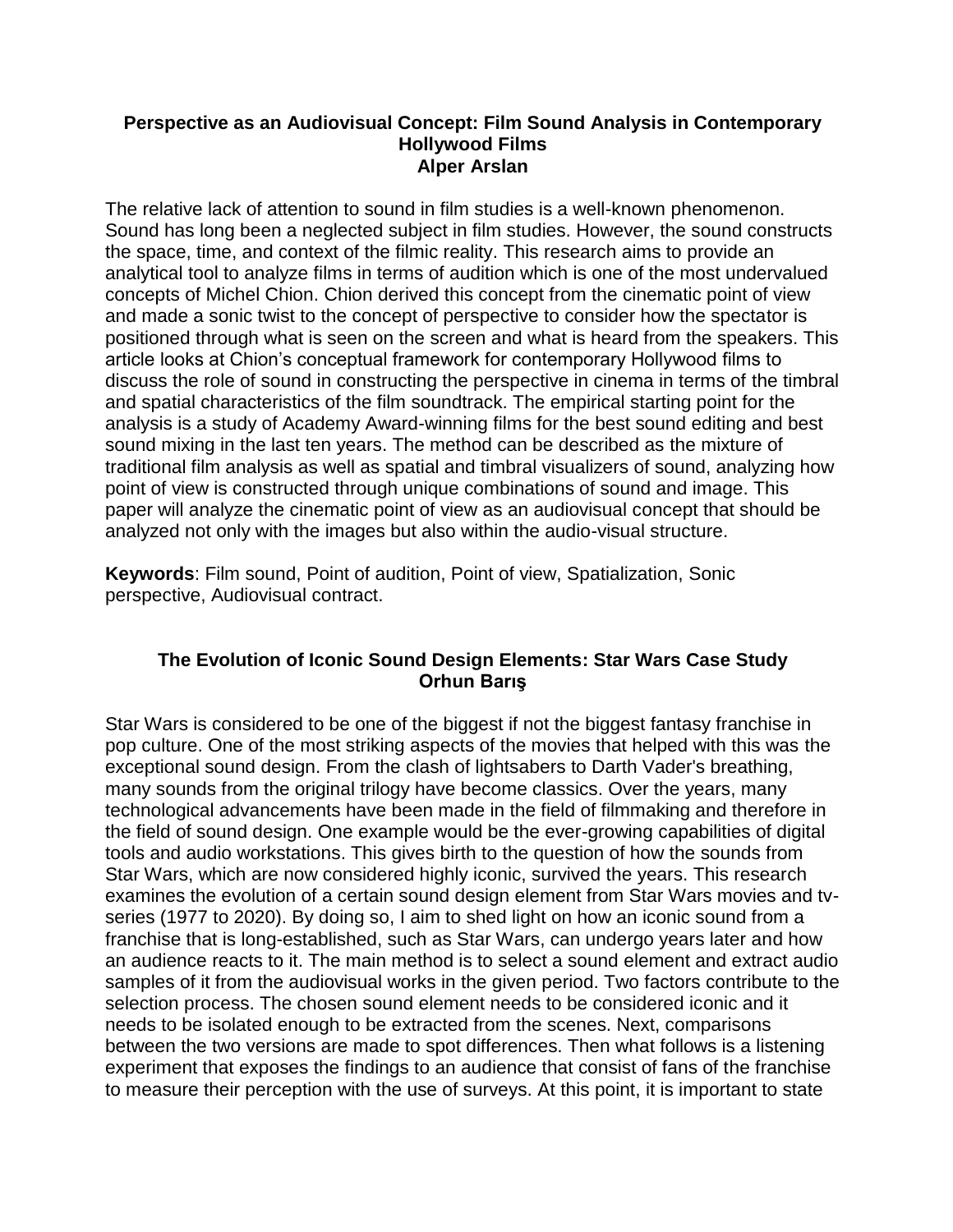that the current version of the research is actually a part of a wider research with a plethora of sounds and with a larger, diverse audience.

## **Extended Violin Techniques Nazlı Başak Başak**

This presentation examines three books on extended violin techniques that were written in the last 30 years. These books are *The violin harmonics: classification and new techniques* by Enzo Porta (1985); *The contemporary violin: extended performance techniques* by Allen and Patricia Strange (2001); and *The techniques of violin playing* by Irvine Arditti and Robert HP Platz (2013). The reason behind this choice is that they are useful tools to support the learning, understanding, and teaching of  $20<sup>th</sup>$  century extended violin playing techniques. I have arrived at the conclusion that books and methods focusing on specific topics are of significant educational value and that providing a technical and methodical approach along with practical examples contributes to a holistic understanding of the matter at hand. Offering detailed descriptions and demonstrations, the authors of these books not only share their own experiences through examples, but also guide those who are interested in using them through their demonstrations and explanations of the techniques. Thus, they play a significant role in ensuring the proper performance of the pieces composed using these techniques as they help clarify the expectations and intentions of the composers. The guidance offered in them is highly relevant and valuable as it builds a bridge between theory and practice. Featuring a high number of detailed explanations on the execution of lesser-known techniques which are hard to perceive at first glance, rather than just general examples focused on violin playing, these books fill an important gap in terms of providing a general perspective and guidance on the techniques. Considering the scarcity of Turkish literature and the challenges of accessing comprehensive information and guidance on the 20<sup>th</sup> century extended violin playing techniques, I believe that working on a book to compensate for this would be a good project to work on in the future.

**Keywords**: Violin, Extended techniques, Performance.

### **Generative Models Used in Artificial Intelligence to Create Music: WaveGAN, MuseGAN and MusicVAE Yavuz Buruk**

The developments in computer technology such as increasing computing power in devices and cloud systems help musicians in the music production process including music creation, recording, mixing and mastering. One of the novel areas is the music generation using artificial intelligence and machine learning. Deep learning is the class of machine learning algorithms that uses multiple stacked layers of processing units to learn high-level representations of the data. Generative models in deep learning are used to create data with probabilistic models. Generative adversarial networks (GAN) and variational autoencoders (VAE) are the mostly used generative models. GAN is a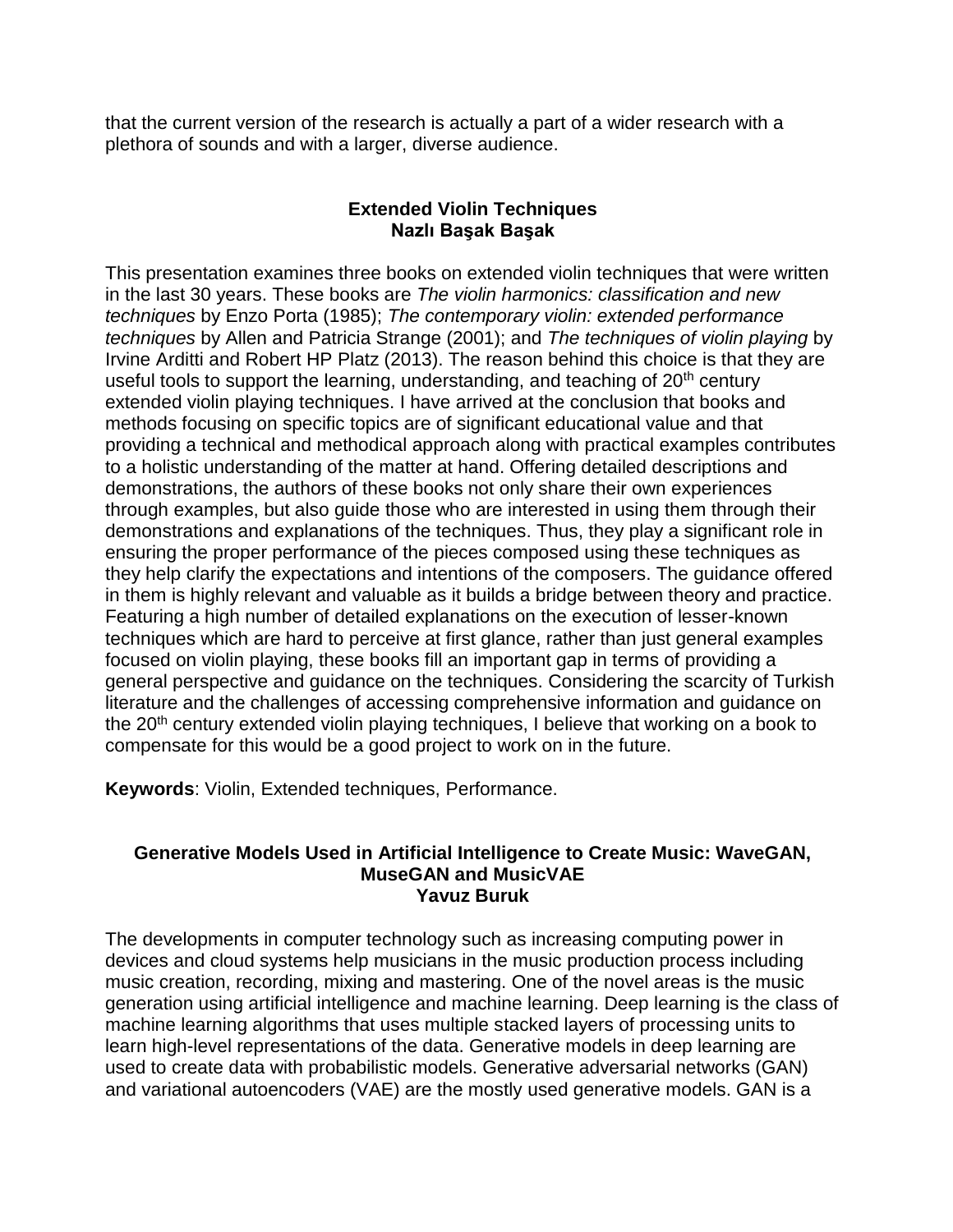class of machine learning frameworks designed by Ian Goodfellow et.al. in 2014. GAN networks include 2 neural networks where one neural network is creating data and the other one is trying to discriminate whether the generated data is real or fake. VAEs consist of 2 parts, the encoder and the decoder. The encoder compresses the input into a multivariate latent distribution space and then the decoder decompresses the encoded input to the original size as accurately as possible. VAEs make use of this latent space to generate data. GANs and VAEs are mainly used for creating images but they have been used in generating audio in recent years.

In this presentation, we will examine 3 different generative approaches for audio waveform and music creation. These are WaveGAN, MuseGAN and MusicVAE. WaveGAN and MuseGAN are specific GAN models to create music. WaveGAN is capable of synthesizing audio waveforms. MuseGAN generates polyphonic music of multiple tracks using MIDI files. MusicVAE is created by Magenta, Google and based on variational autoencoders to create palettes for blending and exploring musical scores. We will briefly look at the theoretical framework of these 3 models. We will explore computer applications on Python and PyTorch platforms. We will listen to different examples of musical pieces created by these methods. We will discuss how we can use them in sonification.

## **The Role of Mastering Services in Democratizing the Music Industry Emre Çakar**

With the democratization of the music industry in the 21st century, the production and listening habits of music have changed. Streaming services, which allow listeners to listen to whatever they want freely, with little or no expense, have been one of the biggest drivers of democratization. Meanwhile, the same streaming services and digital publishers have introduced a possibility for DIY (do it yourself) musicians to directly upload music at very little expense, without any curation. Thus, the clarity between the professional and amateur musicians began to decrease. As the actors in the music industry realized that DIY musicians were boosting the economy, music technology companies started creating simple, quick and affordable creator tools for them. Today, the music industry is encouraging musicians to produce as much and often as possible. Music production that used to be done only through major studios and labels, is now enabled by creator tools for independent musicians to produce easily. Cloud-based instant mastering services, which is the focus of this research, are one of the first creative tools that were offered for independent musicians with the claim that they are affordable, fast, and have a quality close to professional mastering made by human engineers. Although many of these services state that their solutions cannot replace mastering engineers, they receive a lot of criticism that as the use of these services increases, non-human algorithms will affect music culture. However, this criticism does not prevent technology companies from improving instant mastering and developing new services. We see that many instant mastering companies have added new services such as collaboration, distribution and marketing, which are topics that concern DIY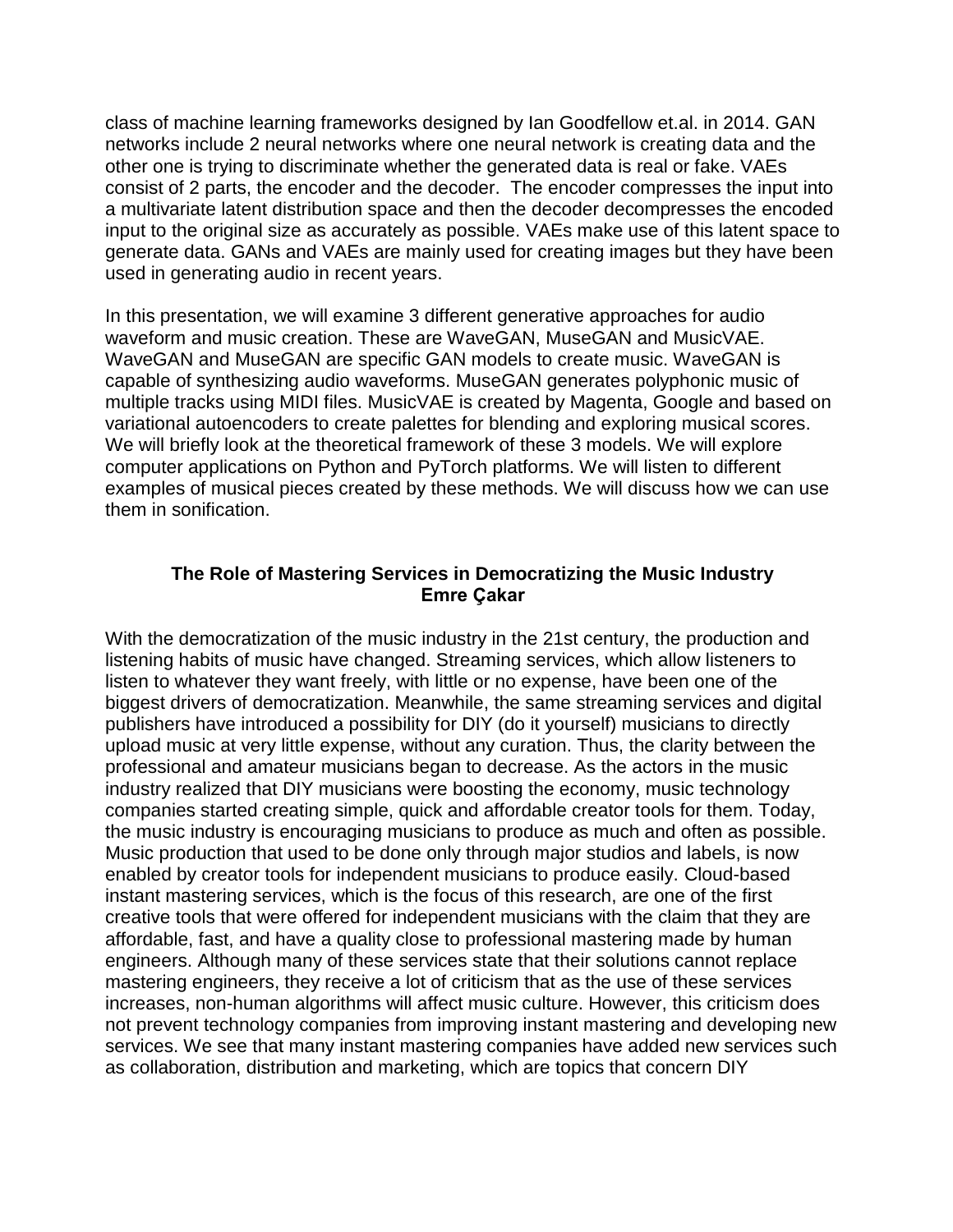musicians. It seems that instant mastering will not be the only reason to change the music culture, but one of the tools that strongly support that change.

**Keywords**: Democratization of music, Instant mastering services, Cloud-based services.

# **A Field Study on Music, Culture, and Language in Sephardic Folk Songs H. Miray Eslek**

In this research, Sephardic culture and its music are examined through Sephardic Folk Songs. These songs have simple and plain language and they are related to daily life which carry the spirit of Anatolian, Balkan and Mediterranean geography. The Sephardic culture's ability to establish close relations with many communities through immigration, and cultural diversity is found in the lyrics and structure of the music. While stating that Sephardic music is a whole consisting of modal, religious, *romances* and *kantikas*, in this research; Sephardic Folk Songs are considered as references to songs that describe daily life and the problems of daily life issues are discussed such as wedding, henna, birth, death, circumcision feast, loneliness, etc. Historically, the story of each song goes through oral history, archives and compilation studies. Archival, documentary and art studies about the Ladino (Judeo - Spanish), which now we are facing to lose, open new headlines for research in the field of social sciences and ethnomusicology. For this research, in-depth interviews were conducted with Sephardic artists, musicians and academicians who know Jewish culture and were born into that culture.

**Keywords:** Sephardic folk songs, Ladino (Judeo-Spanish), Music, Culture, Language.

# **"Bb, in Isolation": Authentic Music-Making Despite the Pandemic Danny Fratina**

This presentation focuses on a composition/album titled "Bb, in Isolation" that I wrote and recorded between May 2020 and September 2021. The title composition, inspired by early minimalism and avant-garde Black American music, was designed for players to improvise within an open framework that required only a unifying single starting pitch for each player. Coming from the Miles Davis approach of avoiding multiple studio takes to better capture a player creating in the moment before they have a chance to overthink the piece, Bb, in Isolation was pitched to players as an experiment in sightreading to prevent bias and preparation. Because all 12 involved players were working remotely, to simulate the sight-reading experience at home, sheet music was emailed only after a designated time when their home recording setup was already rolling, so that there were only a few seconds between seeing the music for the first time and performing. Originally written as a reaction against the early pandemic recording trend that saw musicians multitracking parts of an ensemble piece with a false sense of socialization, Bb, in Isolation was an attempt to find more authentic ways to collaborate and improvise. The presentation further details the process and challenges of writing, communicating, and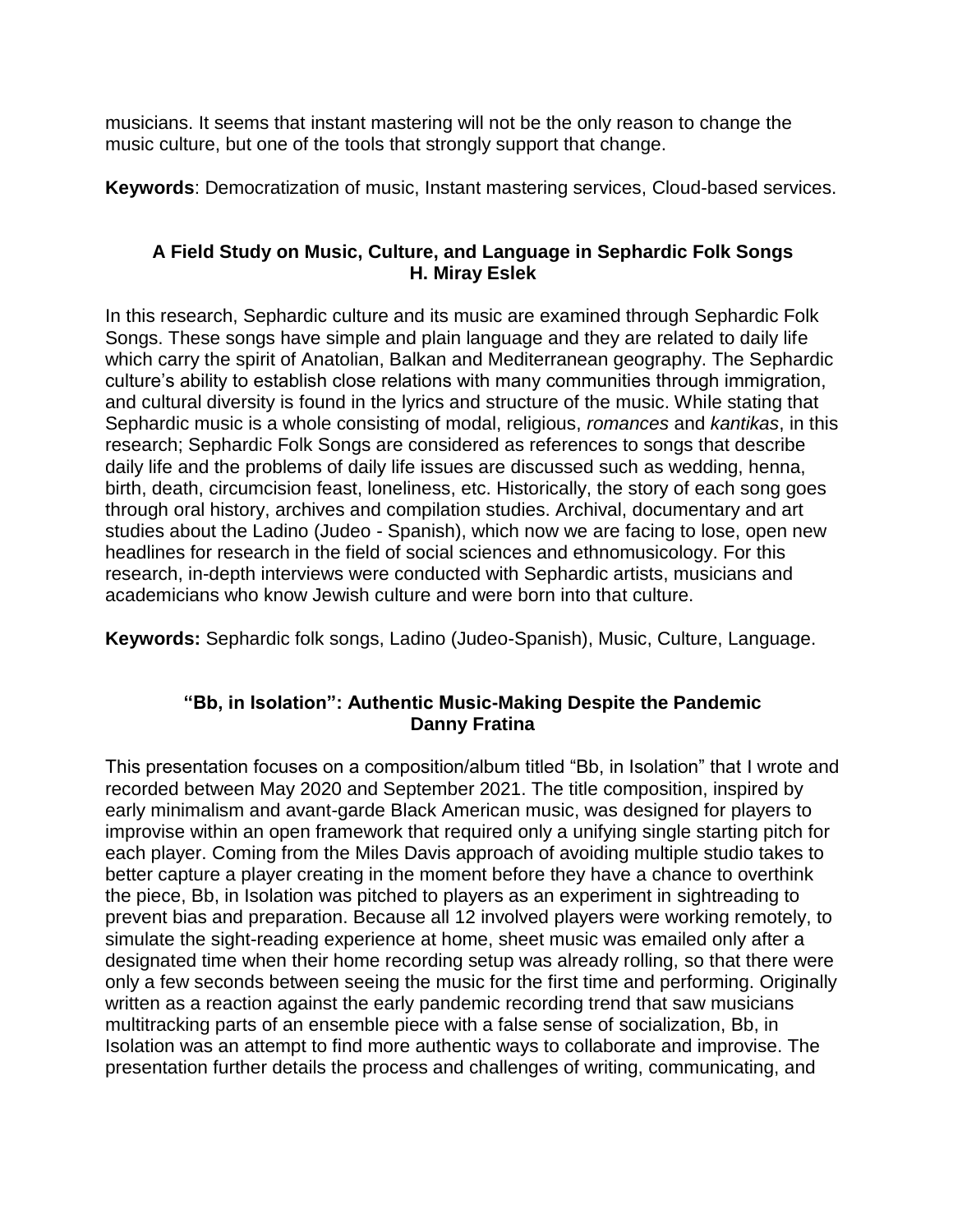recording the project, and poses questions of durability and the practicality of reusing this music-making approach in the future, with or without social isolation.

## **A Comparative Study on Market-Centric Payment System (Pro Rata) and User-Centric Payment System (UCPS) Distribution Models Bilge Günay**

This research consists of a comparative study on Market-Centric Payment System (Pro Rata) and User-Centric Payment System (UCPS) distribution models of streaming royalties. The concept of subscribing to music streaming platforms to access a piece of music rather than purchasing to own a piece of music has not only changed how we consume music but it also changed the way how artists should earn revenue from their royalties. Within years, revenue shares from music streaming have increased astronomically and there is an ongoing discussion about the lack of transparency of royalty distribution of the streaming services, especially the ones that use the Market-Centric Payment System (Pro Rata) model which only favours only top-level streamed artists. This study focuses on discussing how the current Market-Centric Payment System (Pro Rata) model works and makes comparison with an alternative distribution model, User-Centric Payment System. The data of distribution models have been collected from Digital Media Finland's study in 2017 and a study from Centre National de la Musique, commissioned by the French Ministry of Culture in 2021. To understand which one is the most suitable model for all artists, distribution models should address transparently at all points and most equitably as possible. It is clear that current distribution models do not conduct revenue shares equally. Therefore it needs to be improved or transformed into another distribution model.

**Keywords:** Royalty distribution, Music streaming, Market-centric payment system, Usercentric payment system, Distribution models.

## **"Raffi Arslanyan" (Video Documentary) Behzat Cem Günenç**

In the late 70s, when the classical guitar was in its golden age in the world, its first steps were being taken in our country. The first academic department had been recently opened and the art of guitar had serious difficulties in importing guitars, accessing scores and recordings.

To be honest, the guitar legacy we have today is thanks to the personal efforts of Greek guitarist Andrea Paleologos and the few students he has trained. Raffi Arslanyan is one of the most important of these students. Arslanyan has trained many of today's important educators and award-winning artists in the guitar society. He also kept the guitar scene of Turkey alive throughout his life as the pioneer of classical guitar.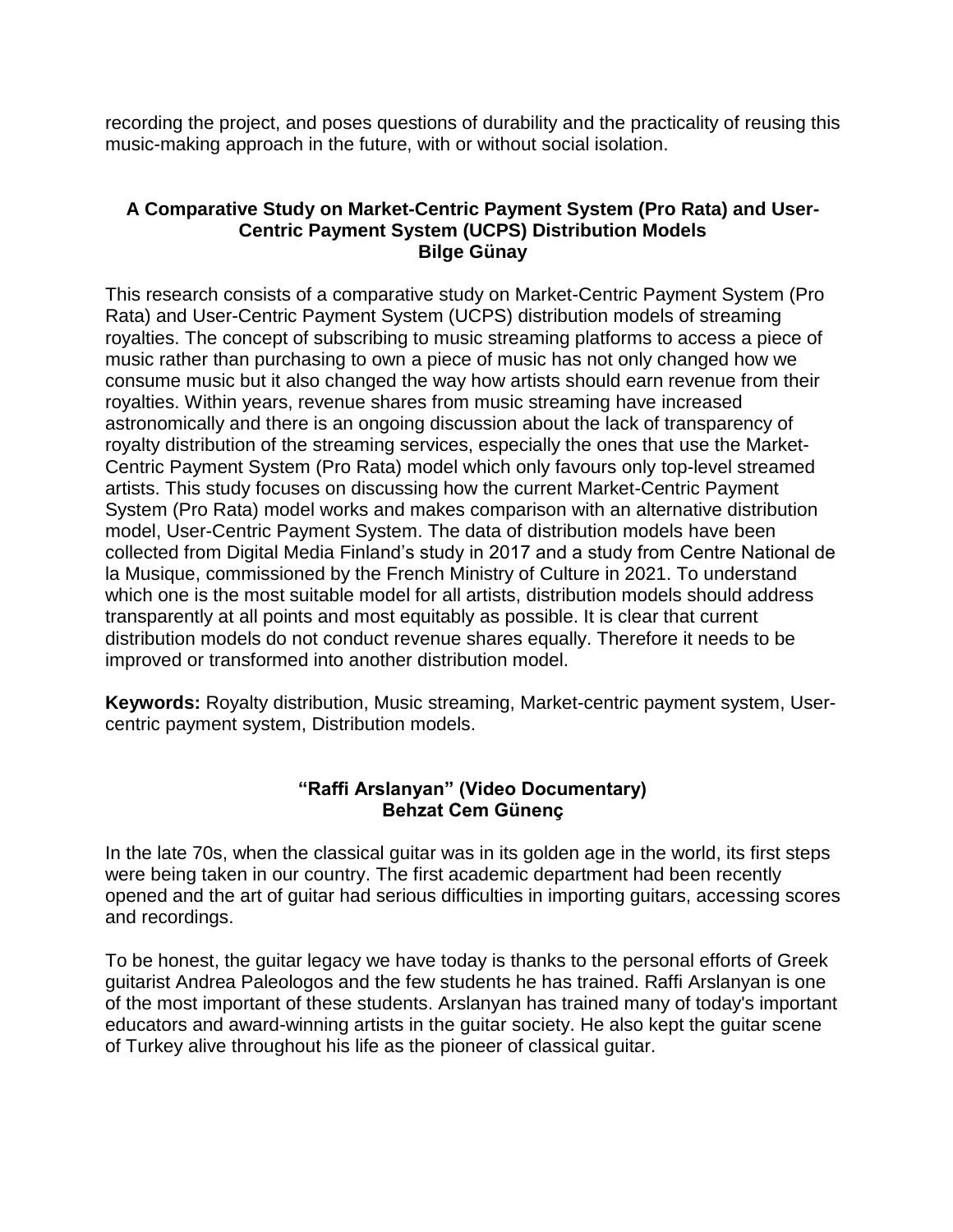Despite these evolutionary developments, detailed historical research studies have not been conducted on the period from the foundation of the Republic to the 70s and the important figures of the period. Unfortunately, this great lack of information is still not filled today.

This study is the first and most detailed biographical study about the most important figure alive today in Turkish guitar history. In the study, all the details about Raffi Arslanyan were narrated through him and his family. Additionally, important information about the 70s and 80s was also confirmed by Raffi Arslanyan.

The documentary was shot in 3 different locations, which are important in the artist's life. We can also classify these 3 different locations as 3 different periods in Arslanyan's life. This project, which is unique in every second and contains many documents that have never been shared before. The project will fill an important gap in the field of Turkish guitar history.

## **Modernity and Iran: A historical narrative of rhythm in early 20th century music Bardia Hafizi**

The constitutional revolution of 1905 is the event that is most associated with the advent of modernity in Iran. Socio-economic changes ushered in an era of change for music and musicians, including but not limited to the establishment of a recording industry and radio technology, independence of performers from royal patronage, formation of the first music school, the elevation of the status of artists as the elite class, the rise of music intellectualism and re-creation of the role of composer. The economical and military influence of Russia (later the Soviet Union) and several European states also had an effect on the practice of music in Iran. In this proposal, I outline a study of music intellectualism and performance in the history of Iran. There have already been many studies on the socio-musical developments of this era. However, most of these works are synchronic in nature. In this work, I will investigate how the changes of this era were affecting the way people conceptualized, performed and experienced rhythm. Furthermore, by looking at these historical details in a chronological manner, a narrative of modernity will be presented.

The music I study includes the gramophone recordings of mostly court musicians from the early 1900s, more popular and commercial recordings of later years, the tradition of *tasnif*, and solo tombak performances. My methodology includes a critical reading of primary historical texts of this era (memoirs of influential figures, theoretical and pedagogical works, etc.) and an analysis of the rhythmic structures and configurations of this music. There are many ways in which this study can be expanded. However, my aim is to create *a* historical narrative of modernity in Iran, by focusing on the element of rhythm in its music. Lastly, my narrative will be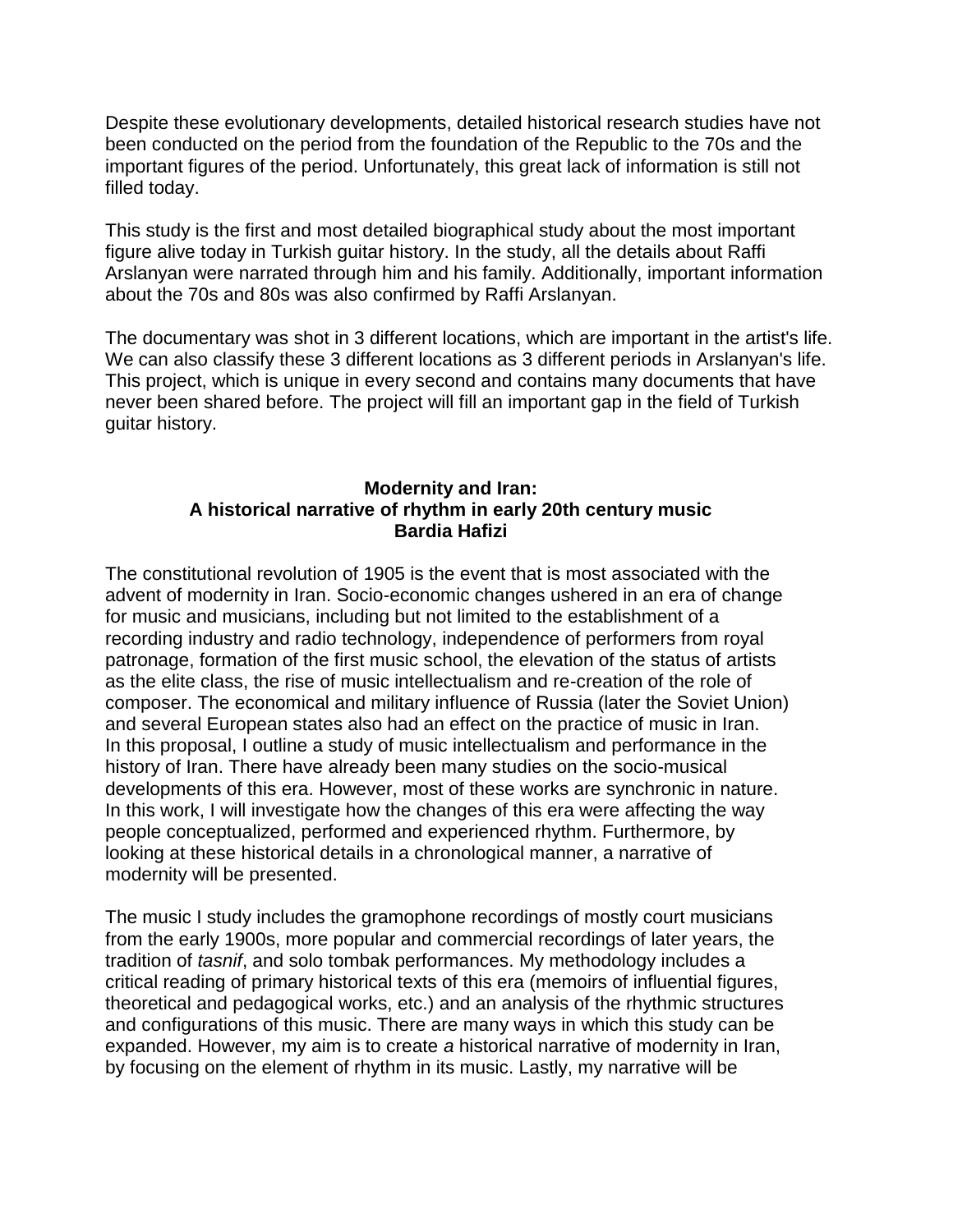formed around the relative past and presence of *tombak* in this era by considering different aspects of this instrument —and its performer— through time.

**Keywords:** Tombak, Zarb, Iranian music, Dastgah music, Rhythmic analysis, Tasnif, Modernity.

#### **How Car Engine Sounds in Forza Horizon 5 Affects Player's Driving Behaviour in the Game Berk Ilkıç**

It is known that people can be manipulated by someone's Word. In films, sound effects are being used to support the mood that scene is presenting. Sounds are always used to support visuals in films. People have a pretty good perception of deciding if the sound is fitting with the visuals instinctively. Is it ok to expect something different in video games? This is an interactive experience with the possibility of an open-world travel experience. Nowadays, many game genres bring the open World concept to their games. One of them is a Car racing game called Forza Horizon 5. This open World car racing game offers countless customization options in the game. The obvious ones are cosmetics and sounds. When you swap the engine it changes how the car sounds completely. Just like how the talking voice of people delivers certain energy, Engine sounds tend to deliver similar ones. V8 and V12 engines have different potentials in terms of sound output, one is fuller and focuses on lower frequencies and the other one has a higher pitch like the formula one car. This will be tested on 10 participants with demo gameplay of a Forza Horizon 5 and participants will be asked to criticize the experiment. This will bring the result of how the car engine sounds in the game affect people's driving behaviors while driving them in the Forza Horizon 5.

**Keywords:** Video games, Game audio, Engine sounds.

#### **A Practice of Object-Oriented Audio Programming Languages as Scores for Electronics Ilgın İçözü**

Musical notation systems have always been a medium for representing musical aspects, storing and transmitting musical data through time and locations. After the 1960s, with the advancements in computer-based technologies, programming and creating algorithms slowly became a creative tool. At the same time with these advancements, algorithmic music ( or computer-based music), electronic music and new recording technologies arose. Coding environments are mostly open-source softwares. This aspect enables the reachability of programming softwares. Creative-coding and musical notation systems have so much in common. Chiltalkina et al. (2019) say: there are many different symbol systems that exist in the modern world to represent various kinds of information, music notation and source-code are one of them. Magnusson (2011) suggests that a source-code, especially live-coding, can be considered as a score for algorithmic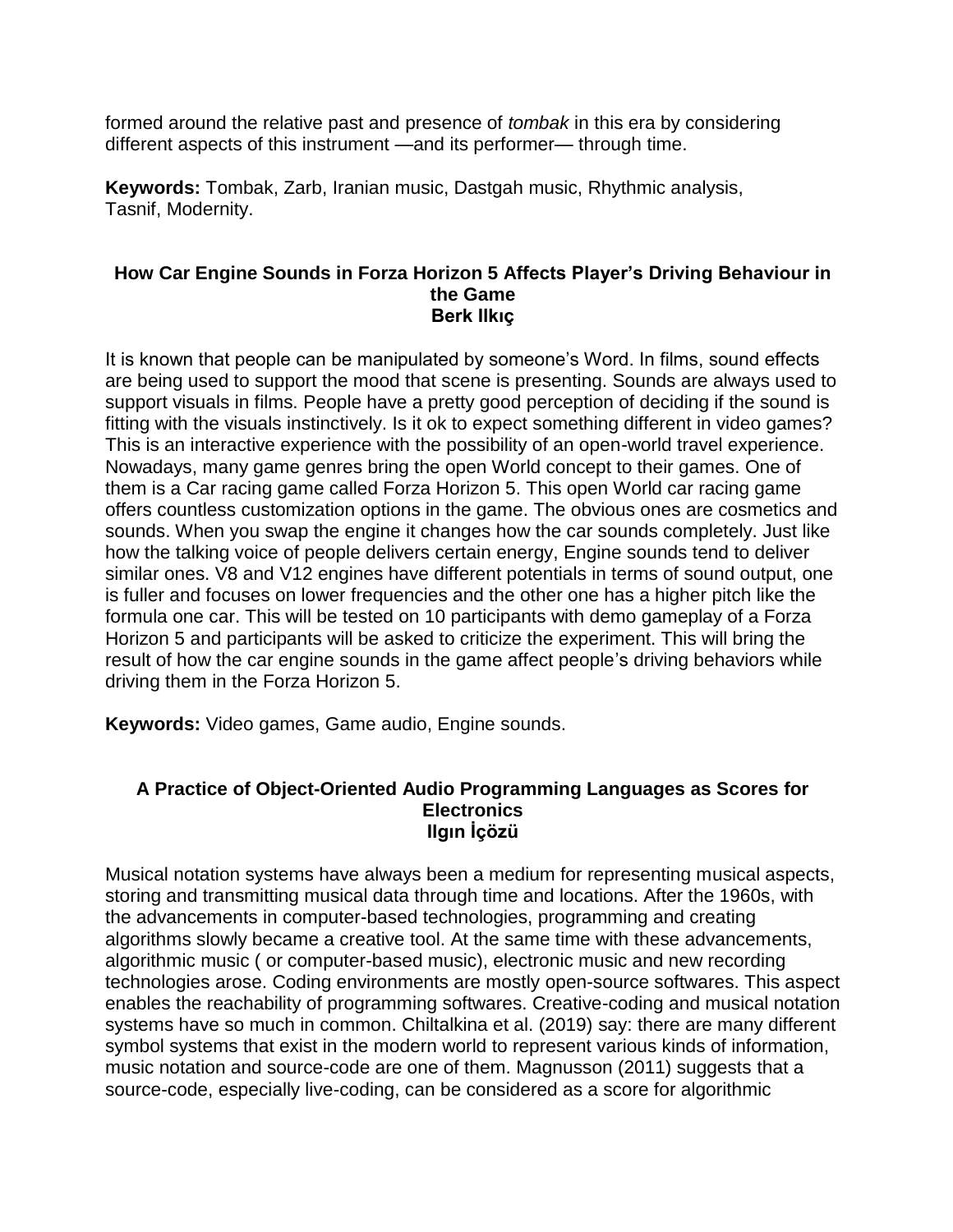compositions. With a traditional score writing treatment to a source-code, a code can be an exact notation of any means of electronic and electroacoustic music. In order to support this idea, I conducted a small experiment with 3 electronic musicians/performers. A source code of a short algorithmic composition has been used as a score and a legend has been prepared to accompany it. Participants were asked to reproduce the pieces from any DAW or electronic and digital instrument they want and a short survey was conducted to participants. To compare the audio results I decoded the score into 7 components; melody, bass, sound design etc. I compared the audio and survey results with each other in order to comprehend the function of legend and score.

## **Playing on the Edge (10 min) Metehan Köktürk**

An abandoned, unfinished end of Kadıköy district resembles an instrument that defines its sonic nature in its own way. What was missing seemed to me to be a performance, a disturbance that would set this static system in motion. Walking and staying balanced on uncanny carrier irons turned into a dangerous street game and a sonic performance to be played on this construction site. I tried to hear and describe the world of my game by researching how it vibrates with my interaction, and how iron oscillations create sonic patterns.

This sonic continuum, which can be heard and analyzed with audiovisual documentation, becomes portable, transformable and reusable by sampling the motifs to be selected for Sonic Recycling. Samples and transformations can be organized as compositions on their own or combined with the original performance to produce different variations and virtually expand the game's world.

#### **The Piano in Central Asian Music: Indigenous Stories Told with a Global Instrument Robert McDonald**

Music-making in Central Asia has long been subject to colliding forces affecting all aspects of cultural heritage, including tribal cross-pollinations, foreign colonialism and control, censorship of many forms, and forced or chosen exile. Political powers such as the U.S. military, Soviet Russia, and the modern Chinese government have introduced (or imposed) outside cultural items, often at the expense of original models whose preexistence threatened the supplanters. With the modern turn to unearthing musical heritage, our question subversively becomes what place a non-indigenous instrument, specifically the piano, has in Central Asian lands and in telling their stories. Despite its origin, fixed tuning, and massive body, the piano has with some frequency been the chosen instrument for composers and performers to transcend borders, celebrate cultural heritage in original ways, and otherwise be a bridge across many points of division. Two pianists and the ethnomusicologists behind them from Western China and Afghanistan will be considered as storytellers to give credence to cultural heritage as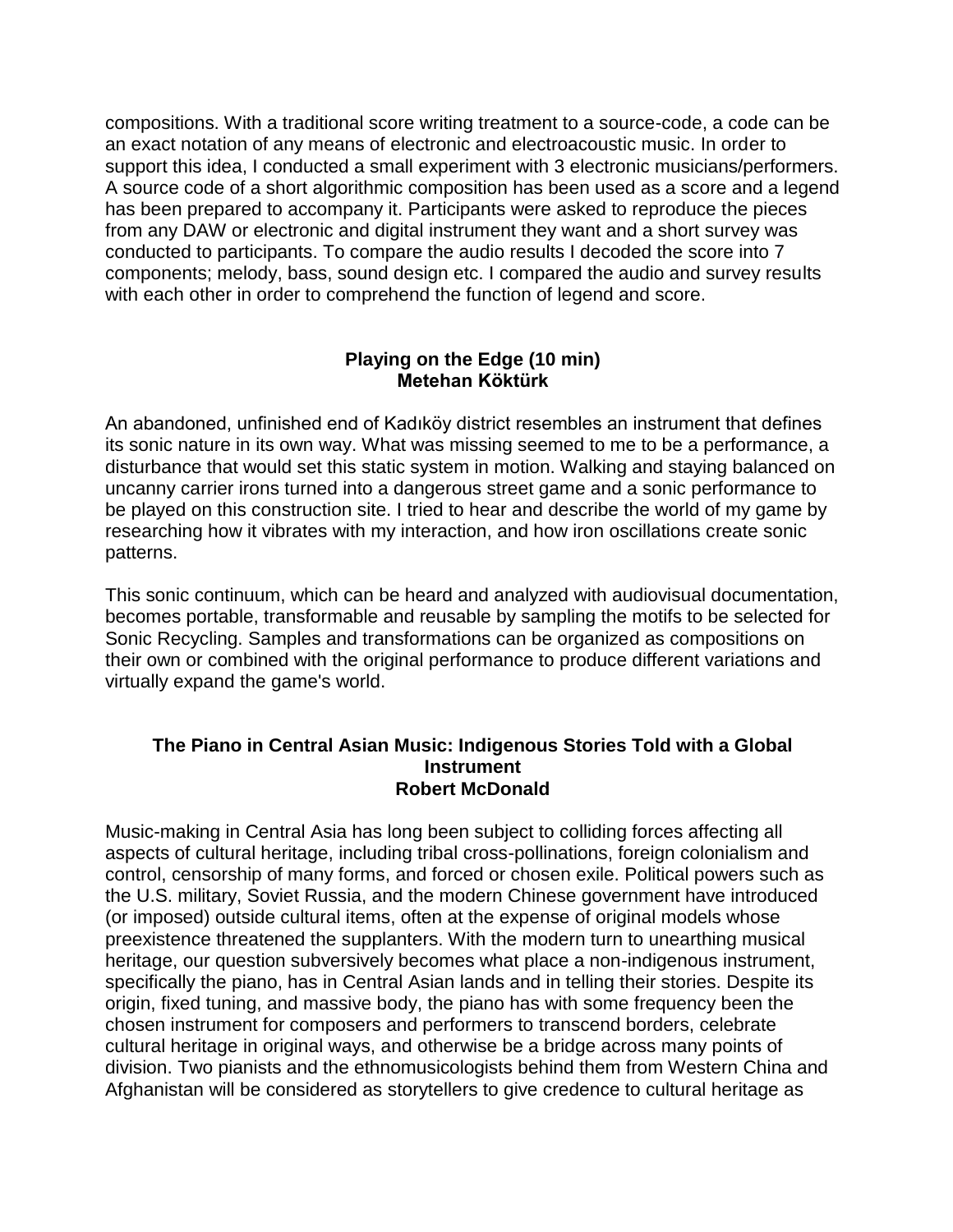surplus, with a global instrument being the vehicle for these narratives. Gulimina Mahamuti, the "first Uyghur from China to receive a Doctorate of Musical Arts in Piano Performance from the United States," in 2012 gave a solo piano recital at Carnegie Hall and recorded her subsequent album Xinjiang Piano Music from Western China, with music by Eastern Chinese composers Shi Fu and Chen Yi. Elsewhere, the young Afghani pianist Elhan Fanous recently completed his Master's of Music at the Manhattan School of Music, formerly studying under Ahmad Sarmast's Afghanistan National Institute of Music in Kabul. Both cases offer portraits of early training in their respective countries despite the piano being an untraditional instrument, relocation overseas alongside dramatic political events, and newfound opportunities to play new and old repertoire using the piano, something that bears scant resemblance to historical Central Asian sound worlds.

**Keywords:** Central Asia, Piano, Uyghur, Afghanistan.

## **Kadiköy Sessions: An Artistic Community Project in Kadiköy Gabriel Meidinger**

This final project studies the building of a community-based artistic organization in the neighborhood of Kadiköy in Istanbul. Through folk and traditional music, Kadiköy Sessions gather around events and project a community of like-minded people and artists. Locally anchored in Kadiköy and open to everyone with projects like jam sessions and festivals, Kadiköy Sessions aims to influence the local music scene with values of sharing, collective and collaborative works. This final project draws an ethnography of the project and follows its development from its creation.

## **Investigation of the Factors Involved in Improving Musical Expression via Interactive Communication in SATB Ensembles Sinay Mollamustafaoğlu**

In ensemble singing, music is generated from within the ensemble as a collective being independent of individuals. In contrast, with a conductor, musical expression is directed by the conductor and the information is carried through her/his gestures to be received, interpreted, and reflected by the ensemble. The expressive information is coming from another source outside the centre of music, where the ensemble "obeys" the instruction rather than creating it. The ensemble may use several methods that are part of the interactive system to facilitate the collaborative generation of musical expression including but not limited to; eye contact, body movements, breathing, stage line-up and non-musical environmental factors. My hypothesis is that; "Eye contact is the primary cueing method in forming collective intelligence of the ensemble and it contributes to an improved musical expression in SATB ensembles without a conductor during the performance via a stronger interactive communication." In this project, I examined changes in the interactive system and establish their effects on musical expression and accuracy. To do so, video recordings of an ensemble performance were taken with and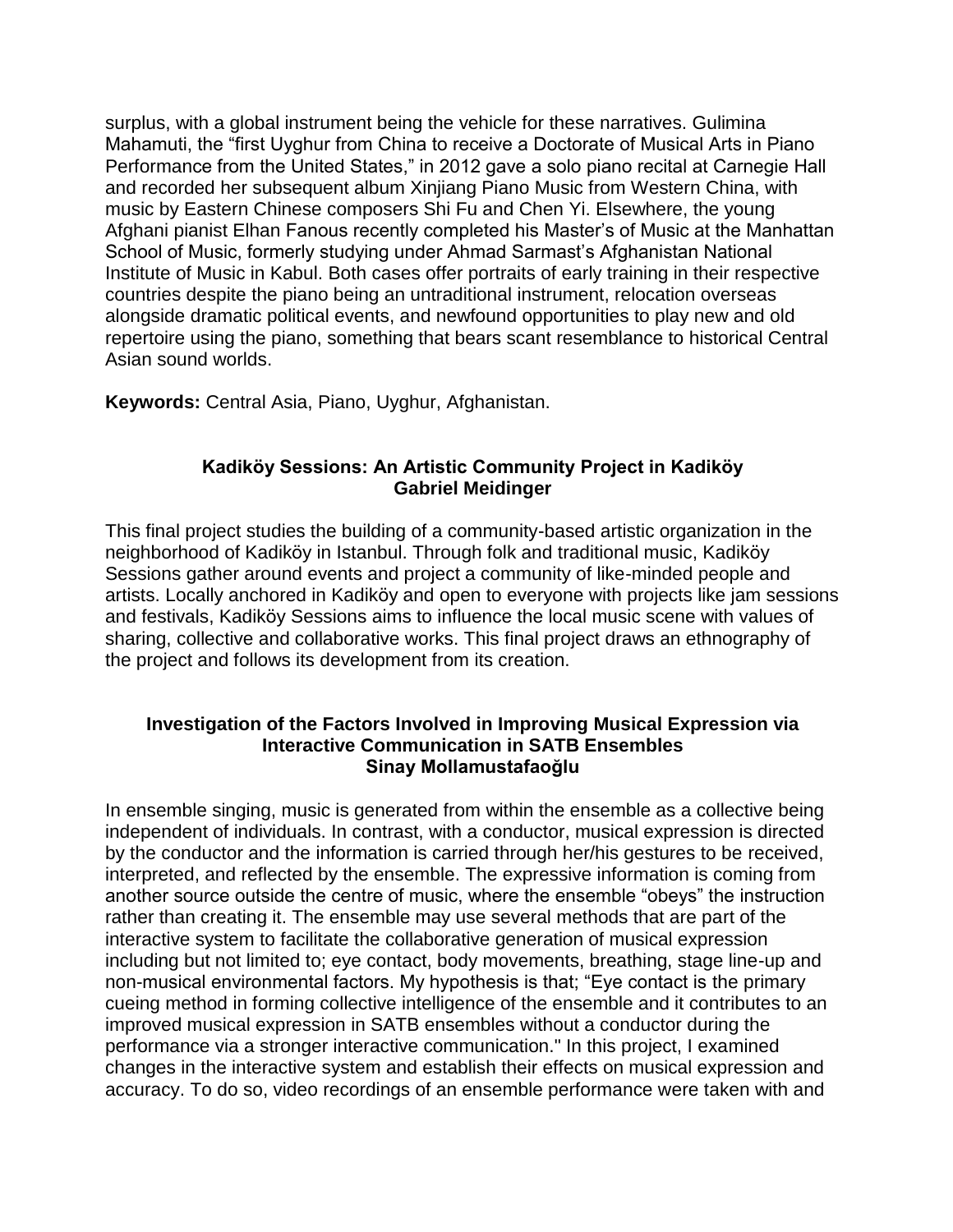without a conductor. In a related experimental condition, eye contact, as one of the prominent communication methods, was blocked during the performance. A decrease in pitch drift rate is seen in the performances without the conductor. In addition, the error rate of the relative frequency ratios reveals a gradual decrease towards the eyes closed condition. Head movement transcriptions reveal the maximum head movement is seen without the conductor, where eye contact constitutes the core of the interactive system. The purpose of this study is to investigate the factors involved in interactive communication leading to collective musical creativity and their contribution to improving musical expression in SATB ensembles.

### **The Rum Orthodox Church Music inside the Patriarchal Church of Saint George at Phanar, Istanbul Nikos Papageorgiou**

The Ecclesiastical music constitutes a way of expression and creativity with direct reference to the ritual life of the Eastern Orthodox Church. In other words, it is about a music genre that takes part in the ritual and is being assumed to invest musically in the liturgical texts. It is monophonic, as the respective musical them develops independently without the continuation of other voices, as is found for example in similar practices of western polyphonic music. At the same time, the church music belongs to the wide context of the multimodal systems of the East, which give special emphasis to the melody and in fact to its extremely refined-spatially and varied performance. Its absolutely phonocentric character is also the one that makes it essentially oral. Thus, as vocal music is based on the experiential reference of each performer to persons and environments, and consequently to the extent to which he applies during the performance that they carry. With its scholarly character, Ecclesiastical music has a more folk profile, which is based on the fact that it is addressed socially to wider groups and not to a closed environment of a specific elite. We can assume that one of the most important places where Rum Orthodox Church music bloomed, was mainly the city of Istanbul. While being inseparable from its "physical environment", this music genre managed to become a living element of the city-from the Imperial Court musicians of the 12th century, to the Rum Chanters of the 20th. The Ecumenical Patriarchate, is been considered the "ark", the living organisation that it's been regulated through rank, and managed to preserve the Orthodox Worship. Through it, someone can observe the natural space of this music, where everyone knows his place and even the slightest moves are masterfully "choreographised".

## **Representation in Music Mert Soykan**

In my presentation, I will discuss different modes of representation in music by referring to the works of Nattiez (1990) and Leeuwen (1999). I will introduce different modalities of sound, such as the *naturalistic modality* and the *sensory-coding orientated modality* as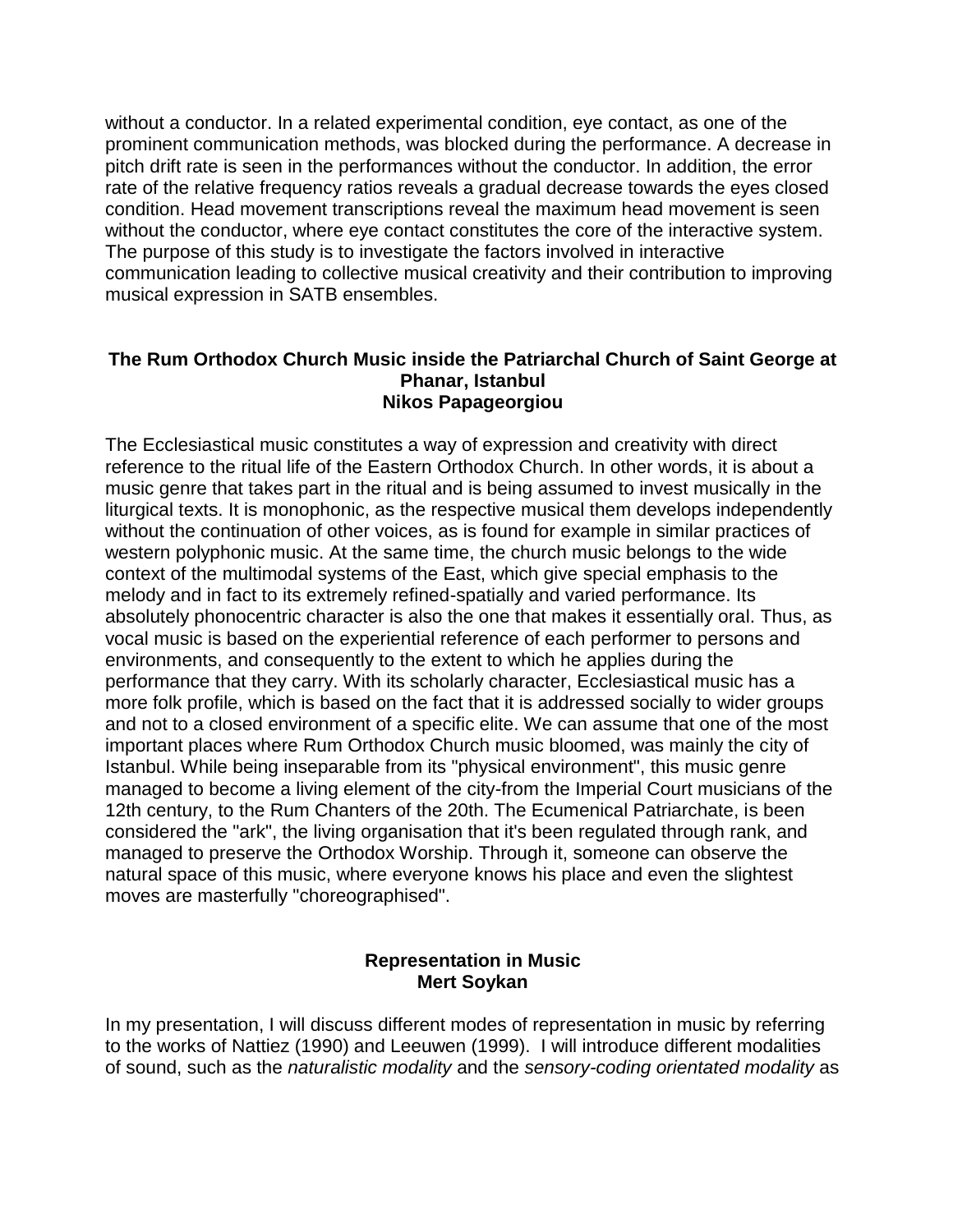discussed by Leeuwen (1999). I will present a set of conflicting views on the subject and ask the question "Can music be representational and if so to what extent?".

The discussion will be limited to the Western history of music for the sake of framing and limiting the discussion. The different views regarding the naturalistic representation in music can be seen from two perspectives. The first view holds that music cannot be representational at all, that it is a pure and abstract play on forms (figures like Nattiez, Stravinsky, Adorno). The other view holds that musical representation is abstract and therefore should not aim at the faithful representation of all the details of a specific sound, but rather represent the characteristics and the emotive aspect of these sounds.

I will give examples on how different modalities of sound were used to represent in the Western music history, from Vivaldi's *Four Seasons* to Disney cartoon soundtracks. The role of technology and how it changed the discussion will also be discussed. I will also mention Leuuwen's (1999) discussion on modality cues (a guideline to analyze the modality of sounds).

### **The use of local music elements of Turkey in Jazz Music: The Case Study of the album "JazzArk" by Baki Duyarlar Ege Ülgen**

Irregular rhythmic elements common in Turkish Maqam music can be easily appreciated by outside audiences, who perceive these rhythms in smaller groupings. Interviewed foreign musicians in this album who are western-educated, who played the jazz music of Turkey express that at first it was difficult to play this music but over time they developed an appreciation for it; they enjoy playing it and sharing it with the world. By analyzing the "Jazz Ark" album, composed by Baki Duyarlar, I would like to demonstrate that the irregular rhythmic elements in Turkish music can be artfully played and perceived by jazz musicians around the world.

Looking at the cover art of the album, which shows Noah's Ark, we expect that the music will be as "diverse" and "old" as the animals on Noah's Ark—a reflection of a forgotten genre that Duyarlar took out of a chest inherited from his father, and even from his grandfather, which is Turkish Maqam music, with its rhythmic and melodic structure. In this album, he combines mainly Turkish styles and those of other countries (i.e. Spain, India) with jazz music's language and aims for the simple understanding of odd rhythms that seem difficult on sheet music.

## **The Usage and Effects of Social Media on Neo Shamanic Ceremonies Gonca Feride Varol**

As a part of the Shamanic ceremony or journey, the Shamans have used and are still using music as a tool to heal people. During these ceremonies, some specific musical instruments are being used such as Shamanic drums, shakers and whistles. These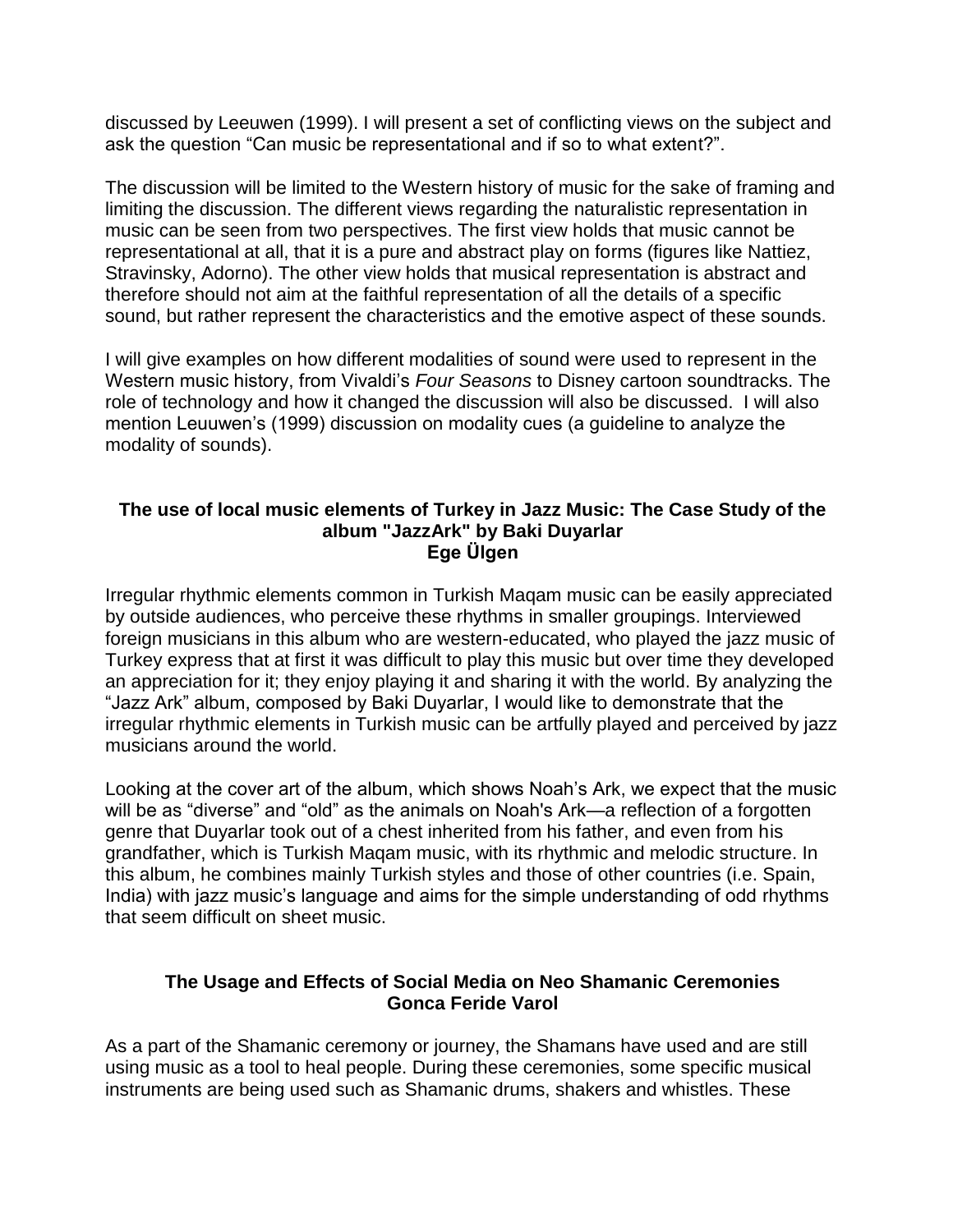instruments have unique frequencies, and they are played in rituals followed by certain rules that are carried throughout the years. After the pandemic, the use of online communication platforms created new ways that Neo-Shamans can use to reconstruct their traditions and rituals.

Today, Shamanic ceremonies are still performed and the media that Neo-Shamans use changed over time. With the help of social media, Neo-Shamans can reach more people using online communication platforms, using the same musical instruments and rituals. So what is Neo-Shamanism? Compared to indigenous Shamanism, what is different and similar musically in Neo-Shamanic ceremonies? In this presentation, while defining the etymology and practices of indigenous Shamanism, the modern approaches and the effects of social media on Shamanism will be observed and criticized accordingly with supporting personal experience.

# **The Sonic Journey of The Hero/ine Ayşe Yörükoğlu**

Can we develop a parallel understanding between the narrative structure of a film and its sound design by examining and analyzing the sonic features of the audiovisual work? This study revolves around this primary question, aims to understand if there is a "sonic journey of the hero/ine" through making categorization of sonic events in the exemplary films, looking into the plot points marked in narrative templates, comparing/contrasting the sonic events overlapping the plot points and trying to understand the underlying meanings in those sonic overlaps and digressions.

The main model benefited in this study is the monomyth structure of Joseph Campbell also referred to as "the hero's journey". This structure contains plot points that indicate the changing directions that the storyline takes. My research asks if there are overlaps or patterns in the sonic world coinciding with those plot points. To investigate the possible connections between film sound design and film narrative structures, the relationship between sound and visuals, animation films are chosen. The sound production techniques of animation films differ from the live-action films and in order to have a clearer view of sound events this distinction in production styles is significant. In this preliminary research, selected portions of animation film director Hayao Miyazaki's films are going to be analyzed through the hero's journey in terms of narration. In parallel to narrative structure, the sound design of the selected works will be analyzed and categorized according to their significance in relation to the plot points of the narratives. After all the data in terms of sound and narrative points are collected, I aim to make a semiotic analysis from the findings.

**Keywords:** Narrative structure, Film sound design, Hero/ine's journey.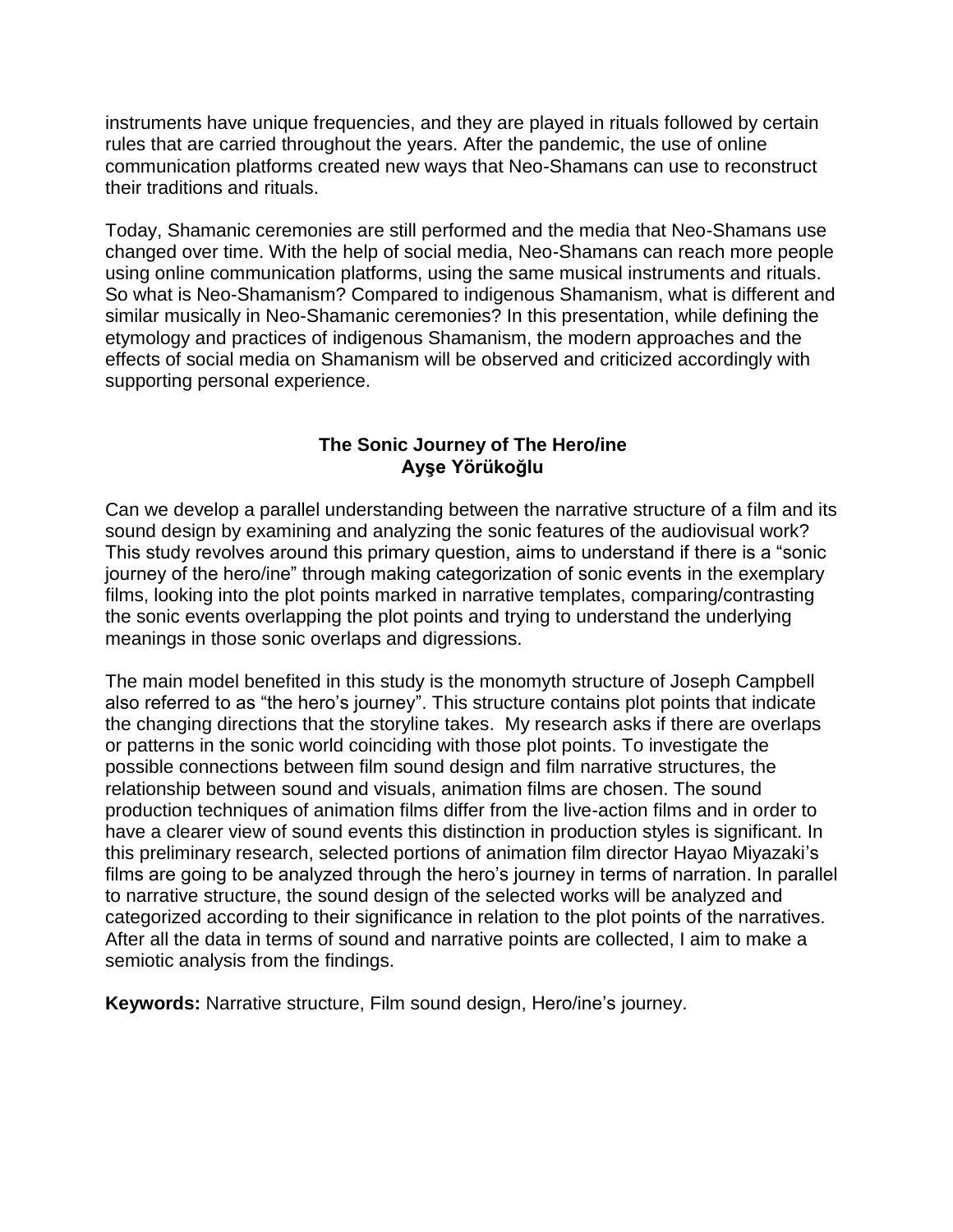#### **Sound Recording Archives Mert Bozdemir, Sevil Doğan, Bekir Yılmaz, Berkay Köksal**

Sound recording archiving can preserve collective memory and be a source for many researchers, as well as serve to create the content of many new projects. We produced as many questions as possible with our groupmates, and we discussed the archives of different types that we thought might be most useful and evaluated these archives together with the questions we determined. Asking questions about the contents, usability, strengths, weaknesses and who can access these archives? Is it for free? Does it require a subscription? What type of audience is it aimed at? The purpose of these questions was to reveal the similarities and differences between the sites. We asked these questions to the resources we researched by sharing tasks among our group members. As a result of the answers we received from the questions we asked, we came together and shared our findings with one another and had discussions. As a result of the discussions, we combined all our answers and stated our comments on general purpose, usability and strengths and weaknesses.

## **Using Social Media as Research Data Efe Aslan, Fatma Gamze Kiremitçi, Gonca Feride Varol, Senay Yılmaz, Yaşar Ersin Çalkılıç**

Throughout the years with the evolution of social media platforms, the usage area and the importance of the data gathered in these new platforms gained very much importance to humanity. Twenty years before today, social media was considered as a platform for having fun, building a friendship or learning something new within our leisure times. But today these platforms can provide us with an important database by tracing human interaction and social behaviour.

In this research we will focus on one question: Can social media be used as research data? To find answers to this question first we will make a broad definition of what is social media and choose four platforms to examine what kind of research data can be obtained from these platforms. Afterwards, we will be talking about ethical, legal issues of using the data and the reliability of the data gathered through these platforms. We will make a brief description on which methods shall be used during data gathering. And the discussion will end by explaining our conclusion.

## **Visualization Tools for Musical Sound and Experience Fatih Açıkgöz, Tuğçe Albayrak, Meriç Çetin Öztürk, Batu Certel, Koray Soylu, Furkan Temel**

To observe and study how musical and natural sounds are formed has been a historical interest virtually without a beginning, the visualization of harmonic relationships in musical formings and the composite nature of sound waves have intrigued many. After a long history of ingenious concepts and devices, the personal computer has ushered in a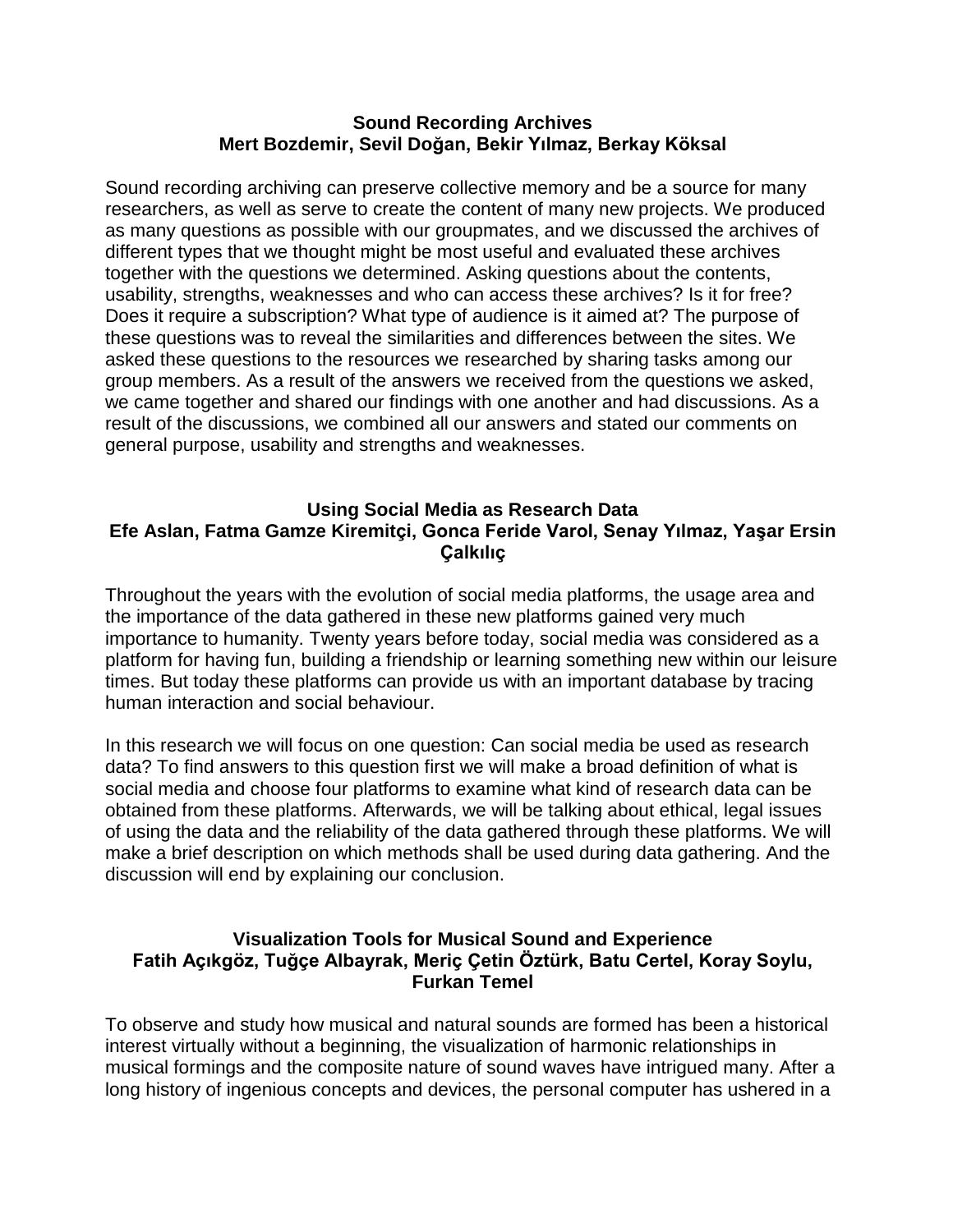new era of immense possibilities for the analysis and interpretation of sound events. Our presentation will look at the practicalities of sound visualization and what could be profitable about such analyses to a researcher in sound and music. We will center our discussion on Sonic Visualizer; an open-source software project initiated by the Centre for Digital Music, Queen Mary University of London, which provides a comprehensive toolset for the visualization and analysis of sound recordings. A quick recap of the basic physics of sound waves, waveform summary, and spectrogram representations will hopefully bring the issues some clarity. In our literature review, we have discovered some research from the recent past that exclusively uses spectrogram analyses to present musical data in new ways that we are eager to share. It has become clear to us during research that spectrum analysis is an art as well as a science. We would like to stress how there is no one all-purpose format for sound analysis and that it is necessary to think critically about sonic representations if we want to seriously engage with the proliferation of sound pictures in musical and sonic research.

### **Digital Humanities Tools and Areas of Usage in Social Science Baran Çakır, İrem Hayrioğlu, Ataberk Fatih Genç, Ilgar Gökhan, H. Miray Eslek**

Digital Humanities Tools (DHT), being an interdisciplinary field, has emerged from the use of digital computing mechanisms within humanities subjects following the advancements in technology and computing. DHTs are an example of the continuous development of humanity and it is a process in itself. While we used to do research in libraries, now we are talking about the model of humanity. Therefore, we can do research using programmes, databases, archive studies, effective presentation, systematic information with visualization, graphics, maps, music - sound studies, and so on. Among music scholars and musicians, DHT has also started to be used in individual studies and works. Especially in social sciences, this issue opens up to new areas of discussion. As a result of our different approaches, Digital Humanities Tools will be presented with different perspectives, such as in performance, sonic arts, ethnomusicology, musicology, and theory.

**Keywords:** Digital humanities tools, Digital system, Social science.

## **Open Access Resources in Music Research Cansu Ülker, Dirun Ergin, Günseli Naz Ferel, Nikos Papageorgiou, Yazan Nusaibah**

Open access resources are online areas of resources that are easy to find, free to access and therefore pretty fast to reach and read (or listen) about any investigated subject. It can include different kinds of sources of multimedia as well as reviewed scientific articles and journals. This flow aims to remove the price and permission barriers between data and researchers. This idea of accessibility in that easy way seems quite beneficial, however, the risks that it includes shouldn't be overlooked. The researcher should act more careful and even suspicious to avoid information pollution and ethical mistakes while experiencing advantages like reaching wide data and on the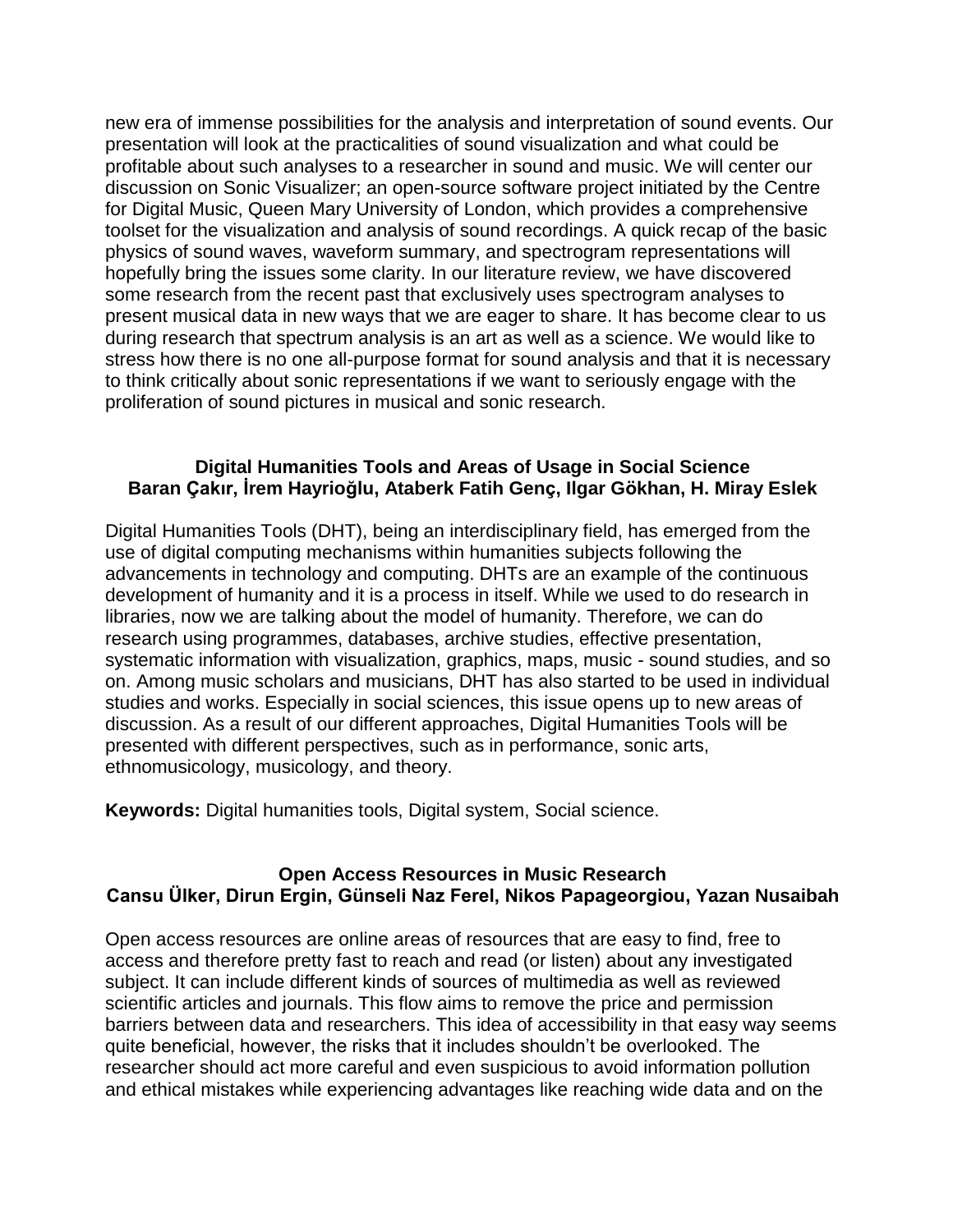other hand, a wide audience. By means of advancing technology and a variety of data, open access resources become non-negligible for scholars including music. In the music field the open-access data may be grouped in three headings; music samples; music scores and academic publishing. For the first group, there are websites including recordings of music and a variety of sounds. For the latter, a lot of different editions of scores can be found for the performers. It may be good to divide the latest category into three sub-headings; open access books, journals and articles of publishers; websites like collections for open access materials; open courses of universities. It should be kept in mind that an efficient way to reach trustful content within these kinds of websites is the library websites of universities that include guides for open access.

## **Digital and Graphic Tools Ayça Akkın, Ezgi Durak, Kerem Duru, Çoruh Şimşek, İdil Yentür**

As technology improves, sharing ideas and information also evolves with it. Nowadays, nearly everything should be in the digital domain, even more after the pandemic situation. The information transfer is extremely high, and the methods need to adapt to keep up the pace. Digital and graphical tools to present data and information are a necessity due to those conditions. Turning the raw data into meaningful information and then visualizing it using various graphic tools gives the reader a clearer perspective. The importance of these tools comes from their multisensory structures. Multisensory is presenting all information with three sensory modalities: visual, auditory, and tactile. They provide the information in easy-to-understand and visually satisfying ways. There are many graphical tools to represent different types of information. There are also lots of sites and mediums offering different usage and visual styles. Some scenarios were considered for each graphic that has been used for the presentation. Examples were given such as the timeline graphic would be useful in describing the periods in a music history lesson, and the mind map graphic would help to go from general to specific when determining a research topic. Some information is more eligible to use with specific tools. Also, there is a presentation tool needed to show this information together. Some of the presentation tools also contain variable graphical and digital tools inside. This presentation aims to show different methods to discuss and compare.

**Keywords:** Information, Presentation, Graphical tools, Multisensory.